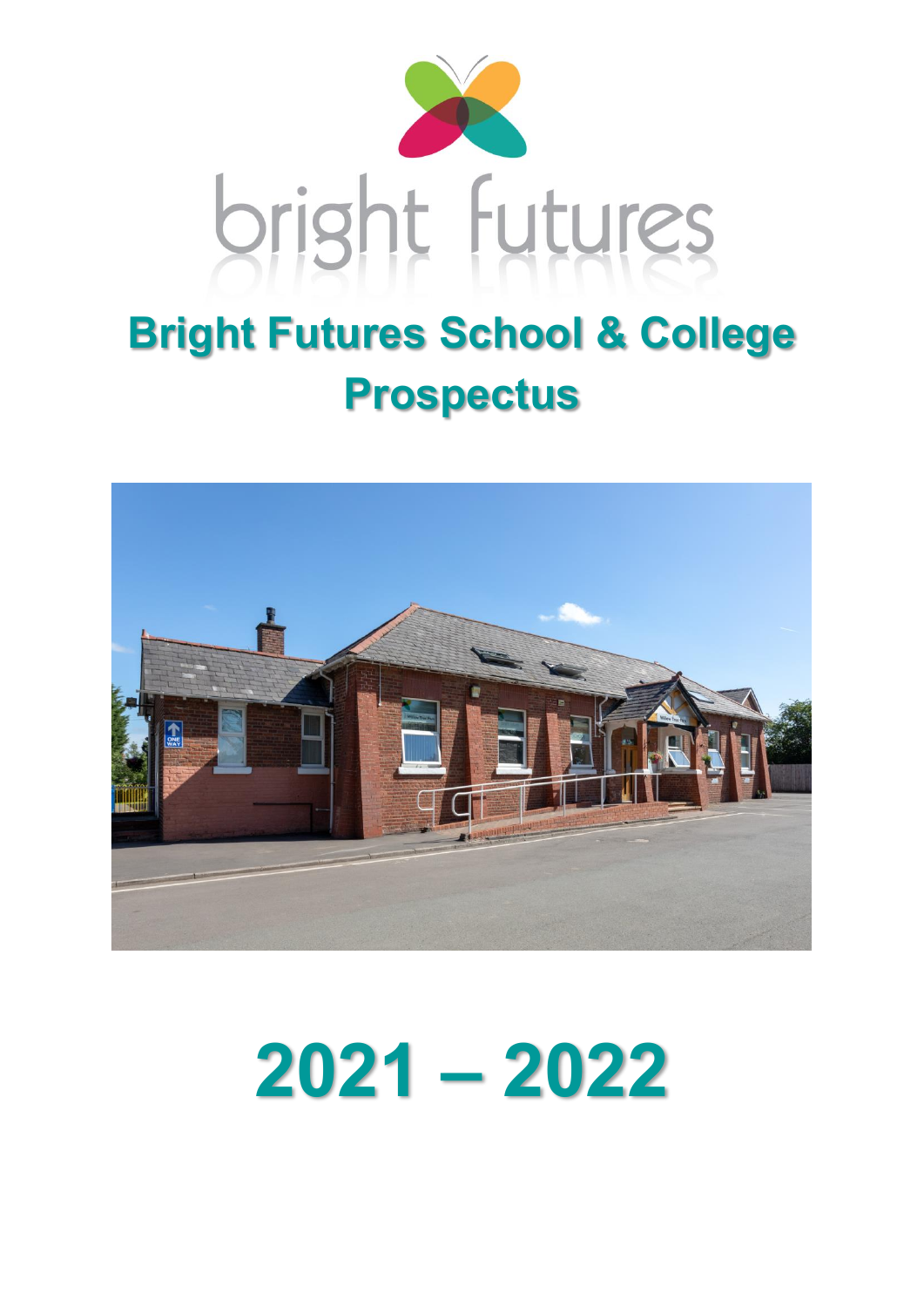# **Aims of Bright Futures School and College**

#### **To ensure and celebrate high standards of achievement for all students, including personal and social development by:**

- having high expectations.
- target setting and continuous assessment.
- celebrating achievements and enhancing self-confidence and self-esteem through praise and reward.
- using individual planning and monitoring progress.
- using internal and external accreditation at the individual level of each student.

#### **To ensure each student's knowledge, skills and understanding are developed by:**

- offering a broad, balanced, relevant, and differentiated curriculum.
- regular assessment, target setting and review, including choice, decision making and independence.

#### **To respect the rights of students by providing a safe, secure, and healthy environment through:**

- following the requirements for safe recruitment.
- implementing rigorous policies and procedures for safeguarding and health and safety.
- acting on the outcomes from monitoring processes, including implementing dynamic risk assessments.
- recognising that students have a right to privacy and dignity.

#### **To ensure equality of access and opportunity by:**

- using in-class support for each student ensuring all planning is individual and regularly reviewed.
- personalised resources including communication aids, ICT equipment and bespoke sensory equipment.

#### **To facilitate transition to adulthood by:**

- developing self-advocacy skills through improving the young person's communication.
- developing independence and independent living skills.
- providing every student with a transition plan in conjunction with the placing authority.
- working with the local Careers Service, Colleges, and other agencies on the transition plan from when the student is 14 years old.

#### **To build and foster partnership with parents/carers, external agencies, and the local community by:**

• maintaining a regular dialogue with parents/carers.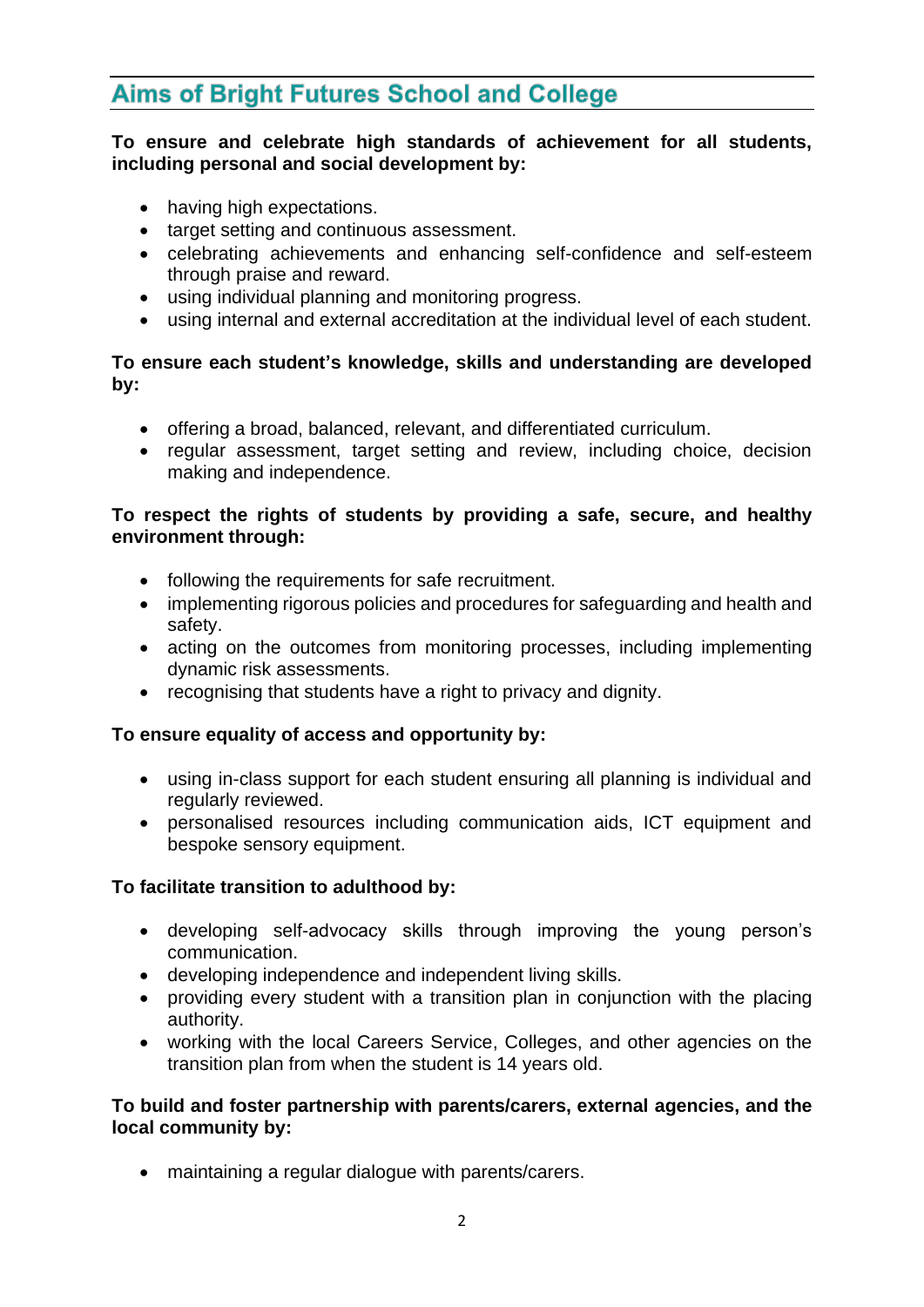- holding multi-disciplinary educational annual reviews.
- attending and contributing to statutory reviews.

#### **To continually improve the quality of education through:**

• the monitoring and self-evaluation of systems, procedures and outcomes for students exceeding minimum standards for education and care.

# **Information for Parents/ Colleagues**

Bright Futures School and college is a specialist independent provider supporting vulnerable young people with complex needs. Young people may have been diagnosed with Autism including Asperger's Syndrome, Fragile X, Learning Difficulties and / or Complex Neurological Conditions. They may be receiving ongoing CAMHS (Child and Adolescent Mental Health Services) support or be awaiting multi-agency assessment. All of our students have an Education, Health and Care Plan (EHCP) or are in the process of being assessed.

At the time of referral, it is probable that the young person will be in a situation of crisis and may be presenting with behaviours which place themselves and those around them at risk. Some students may have been out of school for significant periods of time.

Bright Futures School and college will provide each young person with all-round support. We will ensure a safe environment where their educational, health and social care needs will be met in full, and they will receive the opportunity to achieve their developmental potential.

We provide a protective framework for young people, which ensures that parents and placing authorities have peace of mind when commissioning placements regardless of the young person's vulnerabilities or presenting behaviours.

Bright Futures School and college can provide assessment services which identify future need, inclusive of educational provision, healthcare, and social care. Using evidence-based practice and accessing regional and national resources, we can provide each young person with a broad, balanced, differentiated, and personalised curriculum, inclusive of college transitions and work-based placements, which maximise a young person's ability to reach their full educational potential.

The school and college is registered with the Department of Education (Independent Schools) No*: 877/6001.*

During the academic year 2020 – 2021 there were no complaints made formally or informally. If you require any further information then please contact Martyn Berry, our Head of School on 07519 375 311.

| Age range of students                                                      | $5 - 25$ years   |
|----------------------------------------------------------------------------|------------------|
| <b>Registered for</b>                                                      | 75 students      |
| Annual fees vary considerably<br>dependent on individual need (day pupils) | From £53,984.58. |
|                                                                            |                  |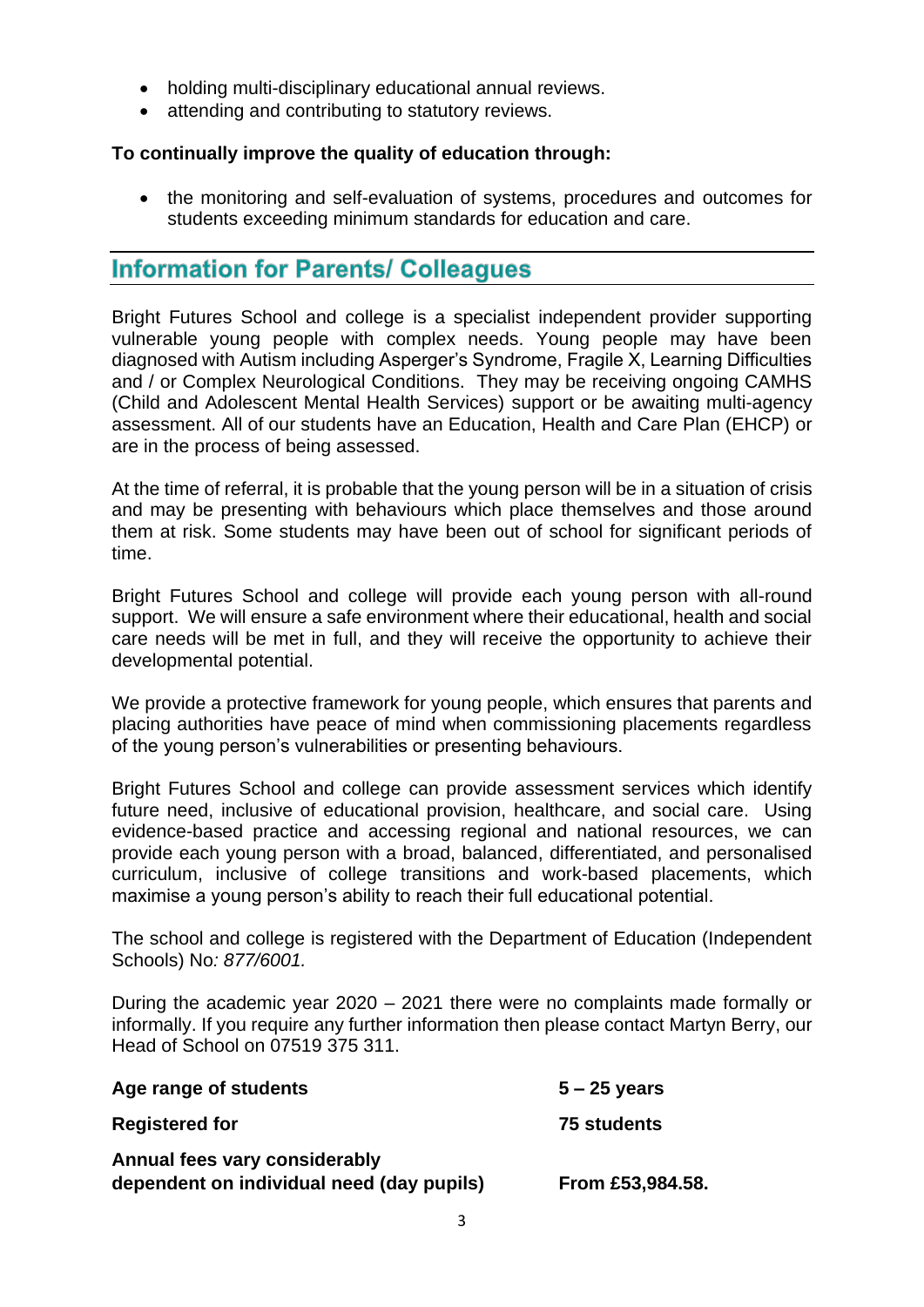# **Education Mission Statement**

#### "Awakening Potential - Our Vision is to provide the highest quality education services which are personalised, and achievement driven to ensure our students are supported to reach their full potential and achieve the best possible life chances."

Everyone at Bright Futures School and college is extremely passionate about achieving our vison and the efforts and achievements of staff and students is exceptional. Our staff teams have devised an Employee Value Proposition which is displayed around the school. They are very proud to share their value with students, families and all stakeholders.

The school and college offer a broad range of opportunities for students to achieve their potential with academic study, personal relationships and community integration. The school and college can offer placements to young people with a variety of needs and diagnoses, including Autistic Spectrum Disorders, CAMHS Intervention and Learning Difficulties.

The comprehensive education programme offered to each student, is personalised to meet their individual need, and address in full all recommendations as set out in their Education and Health Care Plan (EHCP).

The school and college provide full access to the National Curriculum, modified and tailored to meet the specific learning needs of all students. It is delivered and monitored by highly trained, experienced teachers and teaching assistants.

# How will we achieve our mission?

#### **Admissions Policy**

Bright Futures School and college is an independent special school and college which is accessed by local education authorities, social services and health services who require an integrated package of education and care or school and college day placements. Placements are offered to young people by the placing authority and who Bright Futures School and college assess as requiring specific interventions. We accept those who have particular sensory integration and require support strategies to focus on self-regulation. We are registered for up to 50 places for students aged 5 – 16 years, which includes day placements, and 25 places for students Post 16+.

#### **Referral Process**

Before a planned placement is offered at Bright Futures School and college, the student will be visited in their home/placement environment. Once it is agreed that our school or college can meet the needs of the young person, a pre-admission review meeting will take place, to finalise the details of individual care, education and behaviour support plans. A bespoke transition plan will be formulated with the school or college, family and support teams to ensure a smooth, seamless transition.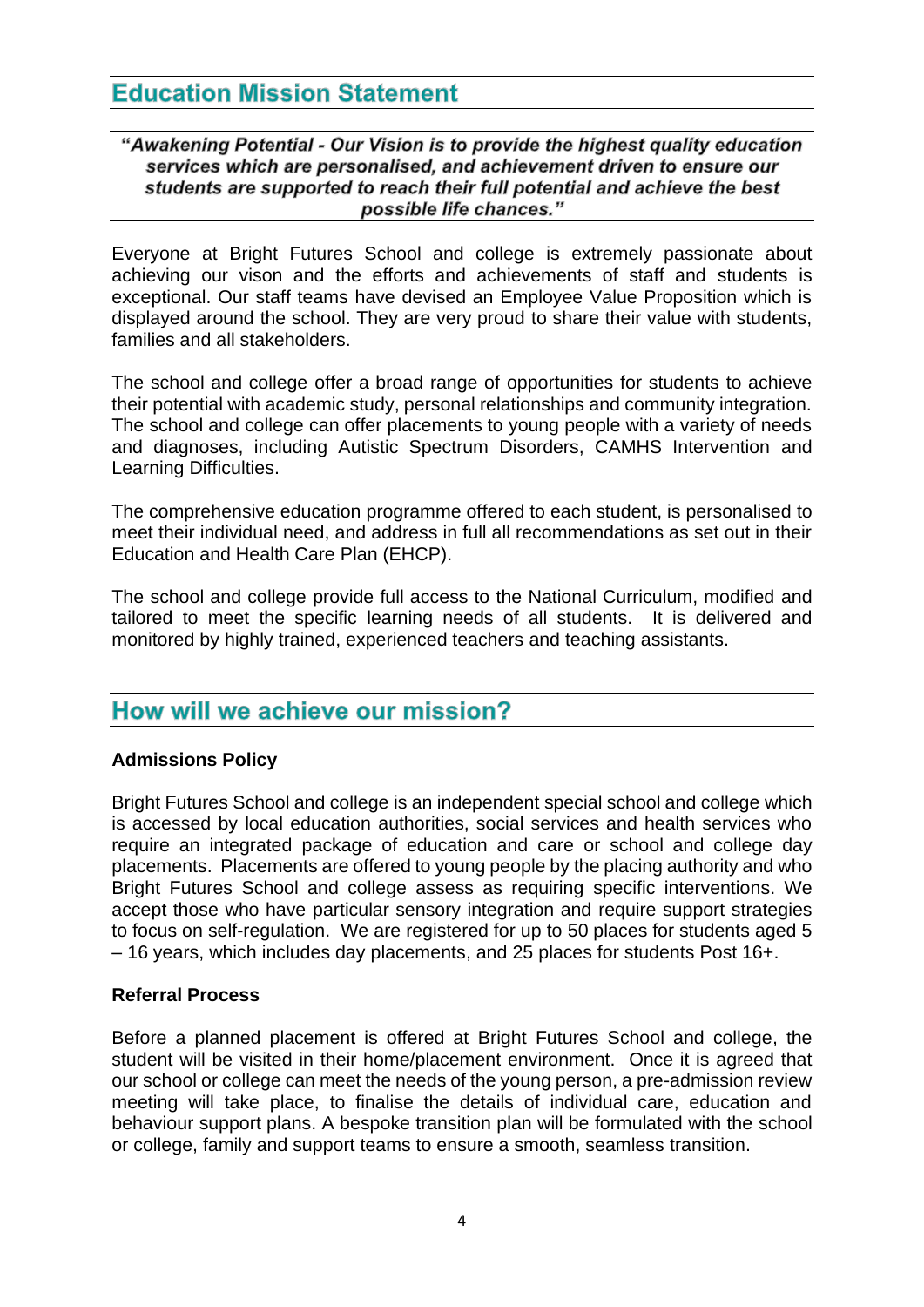#### **Partnership, Safeguarding and Staffing**

There are many partners in the process of educating and caring for our students. Therefore, we aim:

- To foster close partnership working with Local Authorities.
- To work together, in close co-operation with parents, keeping them fully informed on the progress of their child/young person and the life of the school and college.
- To provide home/school or college diaries, parents workshops, class Dojo (online feedback and support for families/school and college) coffee mornings and open days to offer a support and information service for families.
- To visit the homes of our students, as necessary, to provide an extension and consistency of support in their education.
- To provide support and advice on strategies which may be introduced into the home to support family life.
- To maintain the fullest possible links with our local school and colleges.
- To work closely as a multi-disciplinary team with other associated agencies e.g., therapists, psychologists, social workers, careers officers etc.

#### **Safeguarding Students/Vulnerable Adults**

Parents/carers should be aware that the school and college will take any reasonable action to ensure the safety of its students. In cases where the school and college have reason to be concerned that a child may be subject to ill treatment, neglect or any other form of abuse, staff will act immediately and inform the relevant people as set out in the school and college safeguarding policies and procedures.

The designated person for Child Protection/Safeguarding at Bright Futures School and College is **Ruth Clifford,** Executive Headteacher and **Martyn Berry**, Head of School**.**  The company Child Protection/Safeguarding Officer is **Caroline Davies.** They can be contacted via email or telephone as follows:

[Ruth.clifford@brightfuturescare.co.uk](mailto:Ruth.clifford@brightfuturescare.co.uk) 07540014868 [Martyn.berry@brightfuturescare.co.uk](mailto:Martyn.berry@brightfuturescare.co.uk) 07519375311 [Caroline.davis@brightfuturescare.co.uk](mailto:Caroline.davis@brightfuturescare.co.uk) 07801340755

To create a happy, caring environment we strive to provide a highly skilled, caring and enthusiastic staff team, therefore we aim: -

- To work together as an effective team within which each member is recognised and valued as an important part of the school and college community.
- To involve staff in the decision-making processes of the school and college.
- To offer a programme of induction, in-service training and staff development that will enable all staff to develop and extend their skills.

All staff are rigorously checked against the Disclosure and Barring Service Records prior to employment and are regularly re-checked. Safeguarding training is provided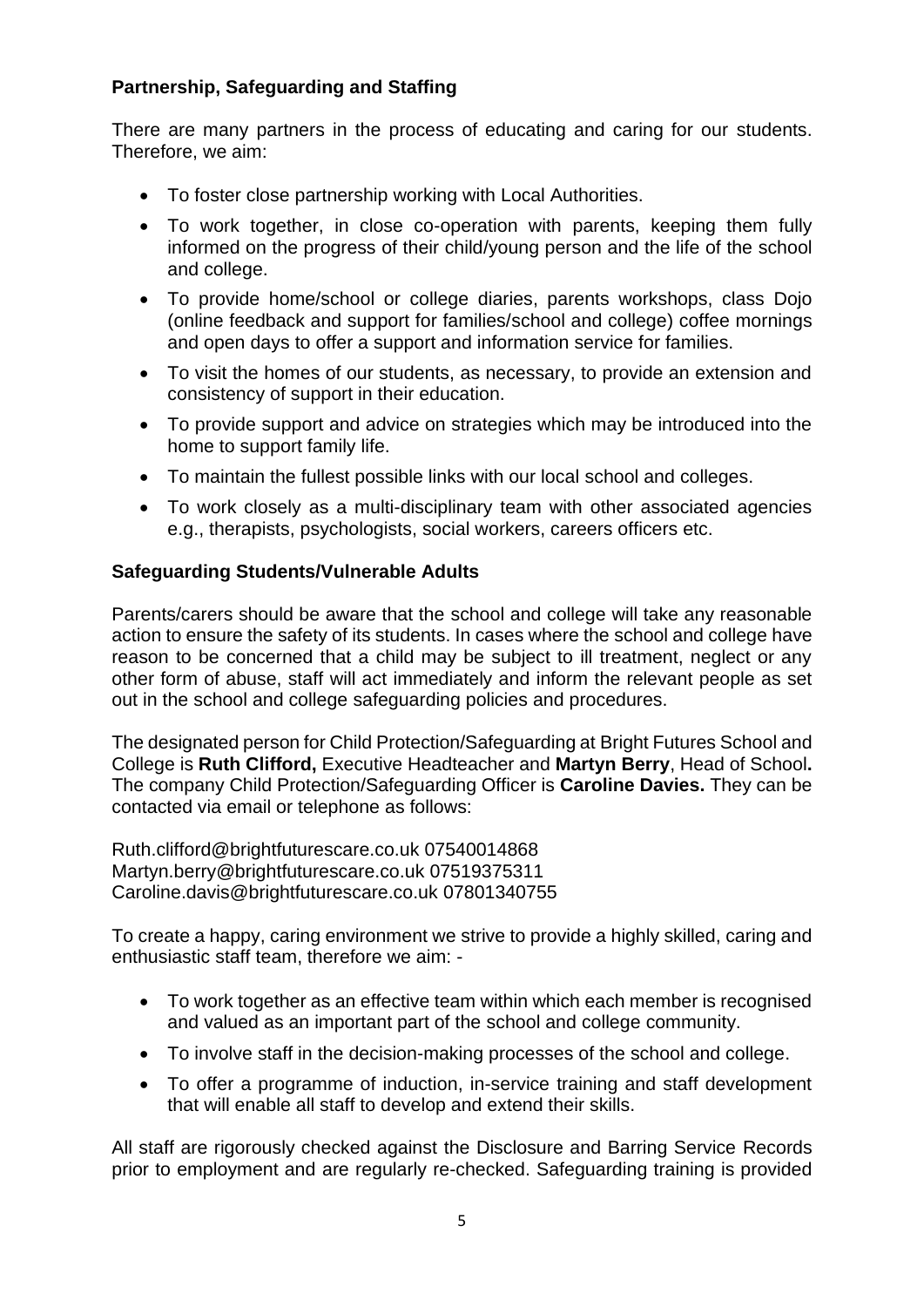both at induction and at regular intervals during their employment.

Copies of all school and college policies are available to parents, social workers and LEA representatives from the school office on request and there are a number of additional policies on the website including Promoting Good Behaviour Policy, Health and Safety Policy, Anti-bullying Policy and Complaints Policy.

Our policy on Safeguarding is available to download from the school and college website or upon request from the school office.

#### **Behaviour Support**

Bright Futures School and college has a positive approach when managing challenging and inappropriate behaviour and has access to the Bright Futures Care Ltd. company Positive Behaviour Support Team. We recognise the challenges that face our young people and take a holistic approach in understanding the individual, their autism and their specific needs. Positively managing behaviour begins with the analysis of the function of challenging or inappropriate behaviour and continues with the design of a proactive strategy to help the individual develop skills to manage their own behaviour. We use a range of different strategies to support the individual including teaching coping strategies and relaxation techniques, supporting the individual to substitute more appropriate behaviour and rewarding desirable behaviour by praise and the use of positive reinforcement. Each student will have an individualised Behaviour Support Plan to support their behaviour which will outline proactive teaching strategies and reactive strategies to ensure the individual's safety. Bright Futures School and College has adopted the 'Team-Teach' approach using deescalation and positive management techniques. This approach provides us with positive handling strategies enabling planned, systematic and graded approaches that are effective, safe and the least intrusive as possible. We believe that the Team-Teach approach helps individuals in learning to make choices and to begin to take control of their behaviour. Further details of Team-Teach may be obtained from the Team-Teach Foundation.

A copy of the school and college's Physical Intervention Policy is available to all parents, social workers and LEA representatives from the school office on request.

#### **Measurement and Celebration of Progress**

At Bright Futures School and College, we have high expectations of our students in all areas of their learning and lives. We celebrate their achievements and progress in a multitude of ways to help build self-esteem and sense of achievement. As a school and college, we strive to ensure that their work receives recognition regardless of ability but with a focus on effort and self-actualisation. Our students' artwork has recently been on exhibition in a range of local education authorities and open to the public.

Each individual has an Individual Education Plan (IEP) and a Positive Behaviour Support Plan (PBSP). Several assessments support the ongoing recording of progress and contribute to person centred planning including 'Evidence for Learning' which is an assessment tool that captures and assesses engagement and learning with tools to support a holistic approach. Learning goals and achievements are celebrated and supported for each individual through National Accreditation including the EQUALS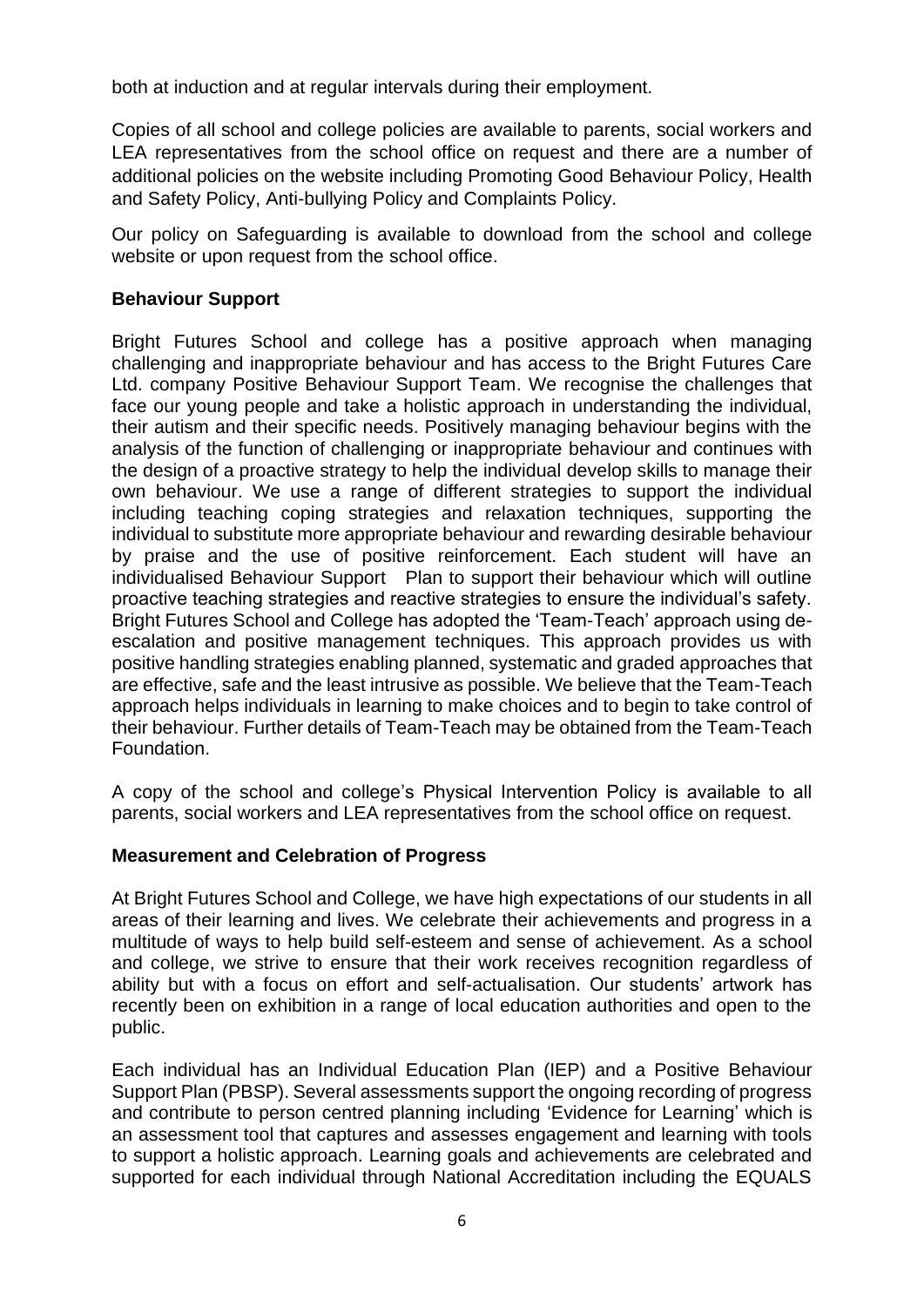Award schemes, ASDAN programmes and accredited learning programmes that lead to Level 5 GCSE and other relevant award bodies. Every year, at Bright Futures School and college, we hold an Awards Ceremony and end of year Prom on the school and college grounds where students receive accolades for recognition of their excellent achievements in both academic and social progress.

#### **Bullying**

Our school and college provide a nurturing environment where students and staff members are encouraged to respect each other's beliefs, choices, personal space and privacy. This allows everybody to feel safe and comfortable when interacting both inside and outside of the school and college.

To sustain our nurturing ethos and environment, we encourage positive behaviour through role modelling, careful matching of young people and staff to the school and college and by promoting a shared set of standards and expectations of behaviour. Celebrating our students' positive behaviour and achievements remains our primary means of promoting their social and emotional development and community inclusion. Our students have formulated a 'Student Value Proposition' which can be found on the school and college website and includes areas such as learning and friendship with associated standards and expectations.

It is very important that our students can communicate their concerns or anxieties regarding the behaviour of others, in particular any incidence of bullying. We, therefore, ensure that staffing arrangements are in place to deter bullying from occurring in the school and college and to ensure that no incidence of bullying could go unnoticed or unchallenged. Peer-on-peer abuse is taken extremely seriously and we provide discrete sessions to make sure that our students understand what to do and who to speak to when they need help or support. We ensure that each student has effective communication skills and contact points, both internal and external to the school and college to support their concerns and promote a sustainable culture of positive behaviour within our environment.

We regard every behaviour and situation as a positive learning opportunity for students and those supporting them. We do not use any sanction or reparation which is designed to punish or achieve compliance from students at any time. It is of primary importance that any consequences in place to support behaviours, including bullying, are sensitive to the student's age, level of understanding and personal dignity.

Where the behaviour of a student compromises the safety and well-being of others, we will look to identify strategies, support and resources that can help them to continue with their school and college studies, community activities and daily routines in a positive way.

#### **Risk Assessment**

Bright Futures School and college Leadership Team recognise that to effectively control risks and prevent harm to people, Health & Safety needs to be managed to the highest of standards. Visible and active leadership promotes a positive Health & Safety culture and active participation from all staff encourages success. All students have individual risk assessments, the information of which is used to plan educational visits, organise lunchtimes or seating in class and the level of support that is required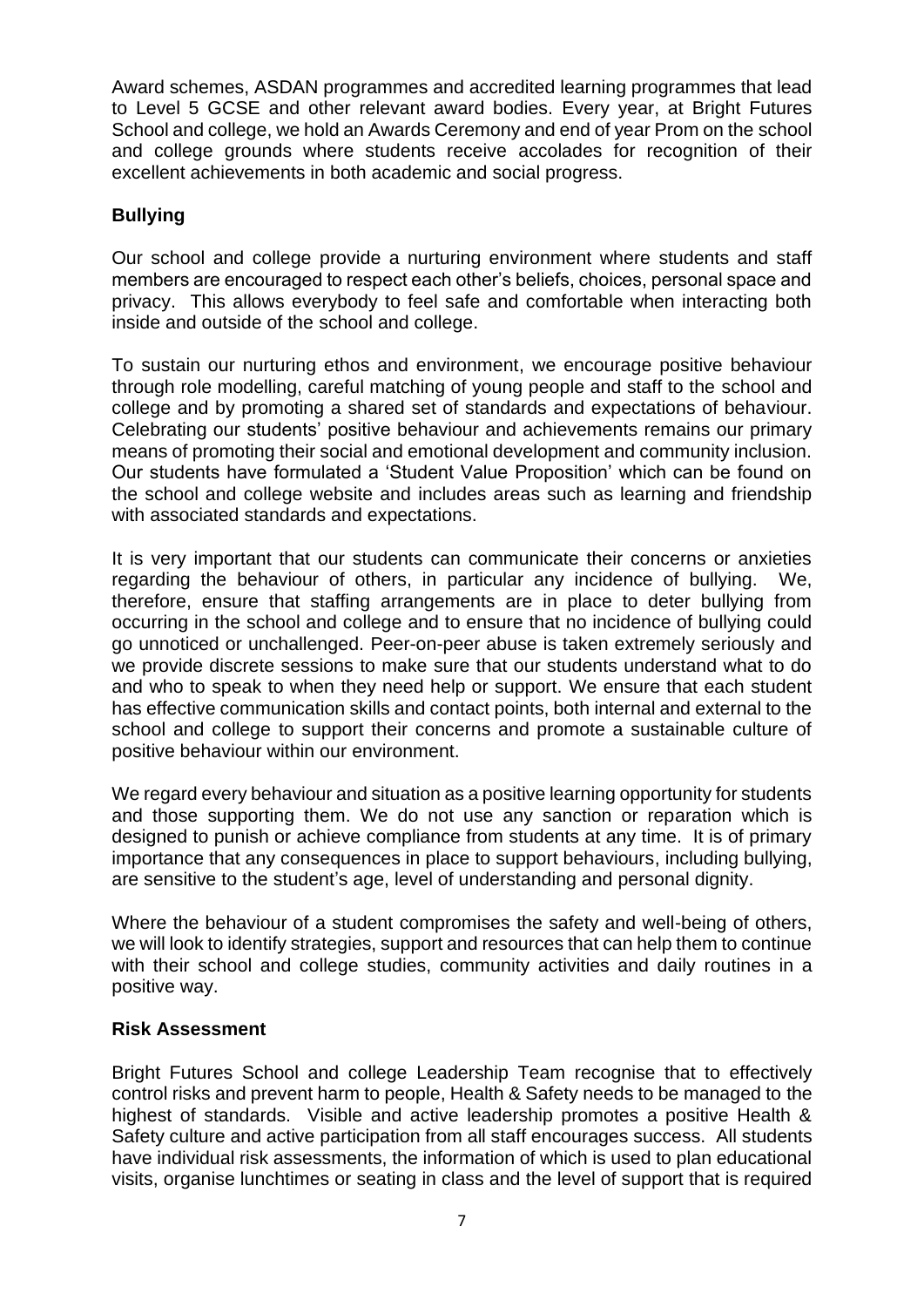for different activities. Risk assessments for visits are put in place as appropriate and additional risks are monitored by staff throughout.

#### **Exclusions**

The school and college do not exclude students from education. Should a student cause a concern in terms of safety to themselves and/ or others, or become excessively anxious in a group situation, then they can be taught in an alternative classroom. This is monitored and targets for reintegration in the class situation are set. If a placement is deemed to have become unsuitable for a young person, then a review with outside agencies and the placing authorities is requested. The policy on exclusions is available from the Bright Futures School Office.

#### **Procedure for Making Complaints**

If a student, parent or any other adult involved with our students should need to make a complaint, representations can be made to the Designated Safeguarding Lead at Bright Futures School and college, **Martyn Berry** or **Ruth Clifford**, the Chief Executive Officer, **Daniel Jones**, or the company Safeguarding Officer, **Caroline Davies**. Facilities exist for both formal and informal complaints to be processed within the school and college's complaints procedure. Further information is provided within Bright Futures' Complaints and Representations Policy which is available on request from the school office or from our website.

As many of our young people experience communication difficulties, strategies have been developed to communicate any celebrations, grievance or concerns our students may have, e.g., a weekly feedback sheet, review reports and complaint forms. All forms produced are available within our Total Communication approach, including augmentative devices, written word, symbols or PECS (Picture Exchange Communication System) format.

#### **School Uniform**

Students are required to wear school uniform during the academic day. The uniform consists of: -

- **navy polo shirt (available from the school office),**
- **royal blue sweatshirt (available from the school office),**
- **dark grey trousers/ skirt or pinafore, blue gingham summer dress**
- **black shoes.**
- **Pale blue PE logo t-shirts (available from the school office) and navy shorts and pumps.**
- **Royal blue logo book bags (available from the school office)**
- **Royal blue PE logo bags (available from the school office)**

We fully understand that some students have sensory regulation needs that may impact on their ability to tolerate materials in certain clothing. In these situations, we will work closely with families and care teams to ensure that the student wears clothing that makes them feel comfortable and safe. We will then work on addressing their tolerance levels at a pace that does not cause any increased anxiety.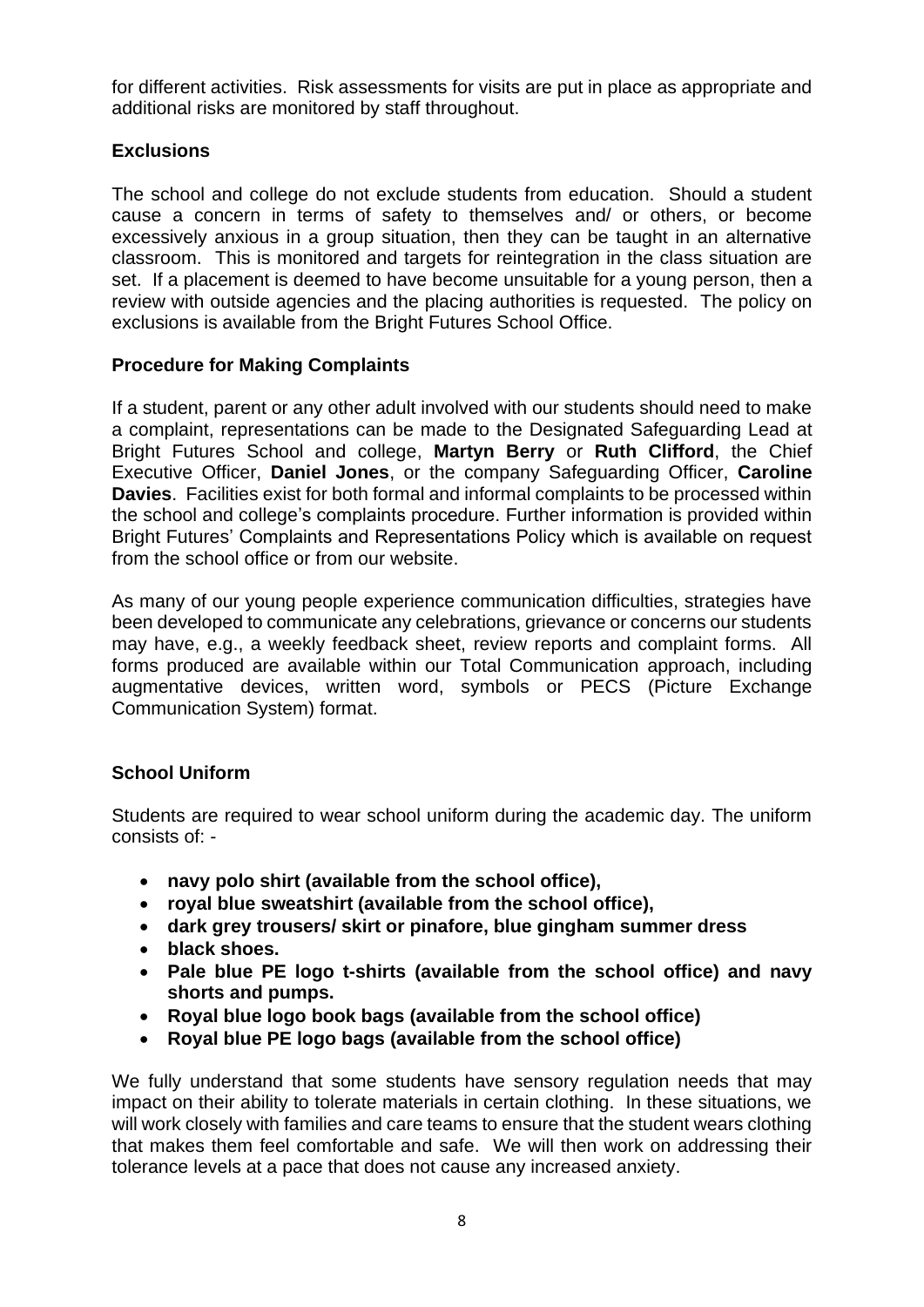# Organisation of the school and college day

#### **School and college Hours**

#### **Key Stage 1 & 2**

Morning: 09.00 to 12.00 (including morning break) Afternoon: 13.00 to 15.15 (including afternoon break)

#### **Key Stage 3, 4 and 5**

Morning: 09.15 to 12.30 Afternoon: 13.30 to 15.15/ 15.30

# **Curriculum Offers**

At Bright Futures School and College we have three main strands to our curriculum. These are: -

- Sensory Curriculum (All Stages)
- Formal Curriculum (Key Stages 1 3)
- Pathways Curriculum (Key Stage 4)
- Adult Education

All of our curriculums teach and support students in their ability to experience and learn valuable skills including independence skills, social skills, mental health and well-being, creative skills, aesthetic skills, skills in sexual and relationships education (SRE), British Values and Social, Moral, Spiritual and Cultural (SMSC) aspects to learning and life.

#### **The Sensory Curriculum**

As part of the Sensory Curriculum, we offer our students a range of thematic approaches to learning including Communication, Independence, Structured and Sensory Free Play/ Leisure Time, Life Skills, Physical Wellbeing, Outdoor School (*including The World about me/ Scientific knowledge*), Creativity (*including Drama, Art and Music).*

At Bright Futures School and College, as part of our Sensory Curriculum, we have adapted the EQUALS semi-formal curriculum to suit the needs of our learners with Autism and/or severe learning difficulties who may be lateral learners for a significant number of years. The curriculum is developmental in nature and open to personalisation. At Bright Futures School and College, we recognise that some students may remain learning within the Sensory Curriculum for a significant amount of time and therefore it is not directly related to either age or key stage although there are clear, personalised progression routes. Some students may move into National Curriculum learning in some areas, such as Art, but may remain within the sensory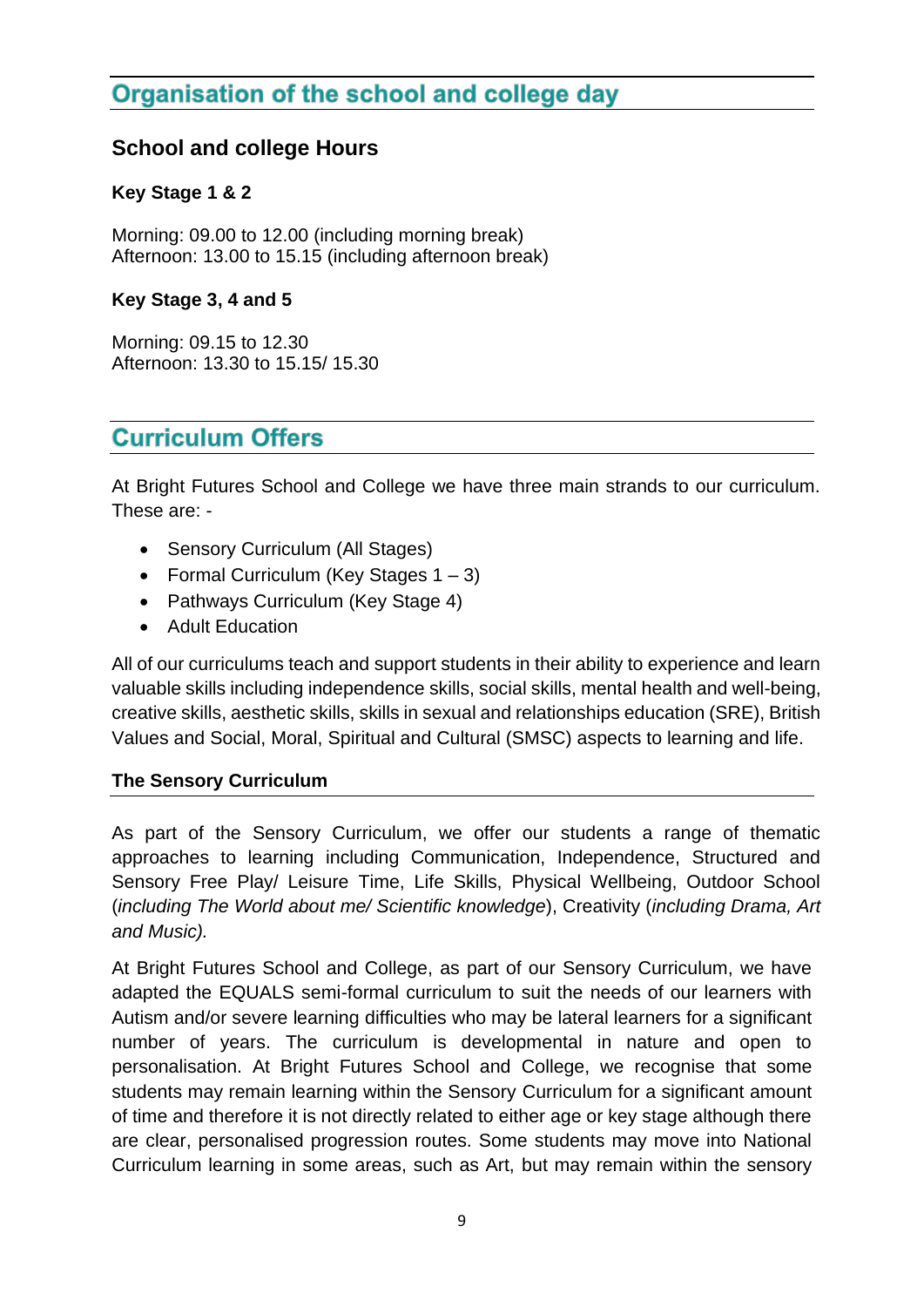curriculum for other areas of learning. The aim is to ensure that all learning is completely personalised and bespoke to meet individual needs.

#### **The Curriculum Offer at Key Stage 1 & 2**

All of our students follow a key stage or developmentally appropriate thematic curriculum which incorporates the foundation subjects and where suitable, may also link to the core subjects and the national curriculum. Careful planning and schemes of work ensure that there is a breadth and balance of subjects being taught across the year, including life skills and sex and relationships education, and health education including personal care, health and mental well-being at a level that is appropriate to the age and developmental stage of the individual. Our students are taught basic health and safety by an external accreditor and experience safety in the home such as fire safety and basic first aid. Our curriculum is further enriched through specialist provision such as art tutors and sports coaches.

Bright Futures School and College follows the Jolly Phonics programme, and we may add to this if any of our students require additional or alternative phonics support. Bright Futures School and College is a specialist provision for communication and interaction and our staff are highly skilled in utilising a range of communication methods to support students to access the curriculum, examples include Makaton, PECS, objects of reference (OOR), sensory cues and alternative augmentative communication aids such as Speak for Yourself Application on an iPad or equivalent. We adopt a total communication approach and commission Shine Therapy Services who assess the speech and language and sensory needs of our students and work with our teachers to develop plans that are bespoke to individual needs.

Learning is broken down into small, achievable steps to ensure success and promote further development. All achievements are celebrated weekly, during our 'Celebration Assembly' meetings and there is a personalised reward system in place.

Our specialised teaching team has adopted a thematic approach to the curriculum at Key Stages 1, 2 & 3. This approach has several potential advantages:

- It can reduce pressure on the timetable to allow more time for the Core Curriculum areas.
- There is an overwhelming child-centred focus.
- It will help generalise skills and support students to transfer learning.
- Students will link learning with increased independence and fluency.
- Increased flexibility of thinking.
- Learning will be more practical.
- It can be a powerful vehicle to promote cross-curricular skills including independence and the key skill areas of ICT, communication, problem solving (resilience), teamwork and improving own performance & learning.

The following subjects are taught at Key Stage 1 & 2: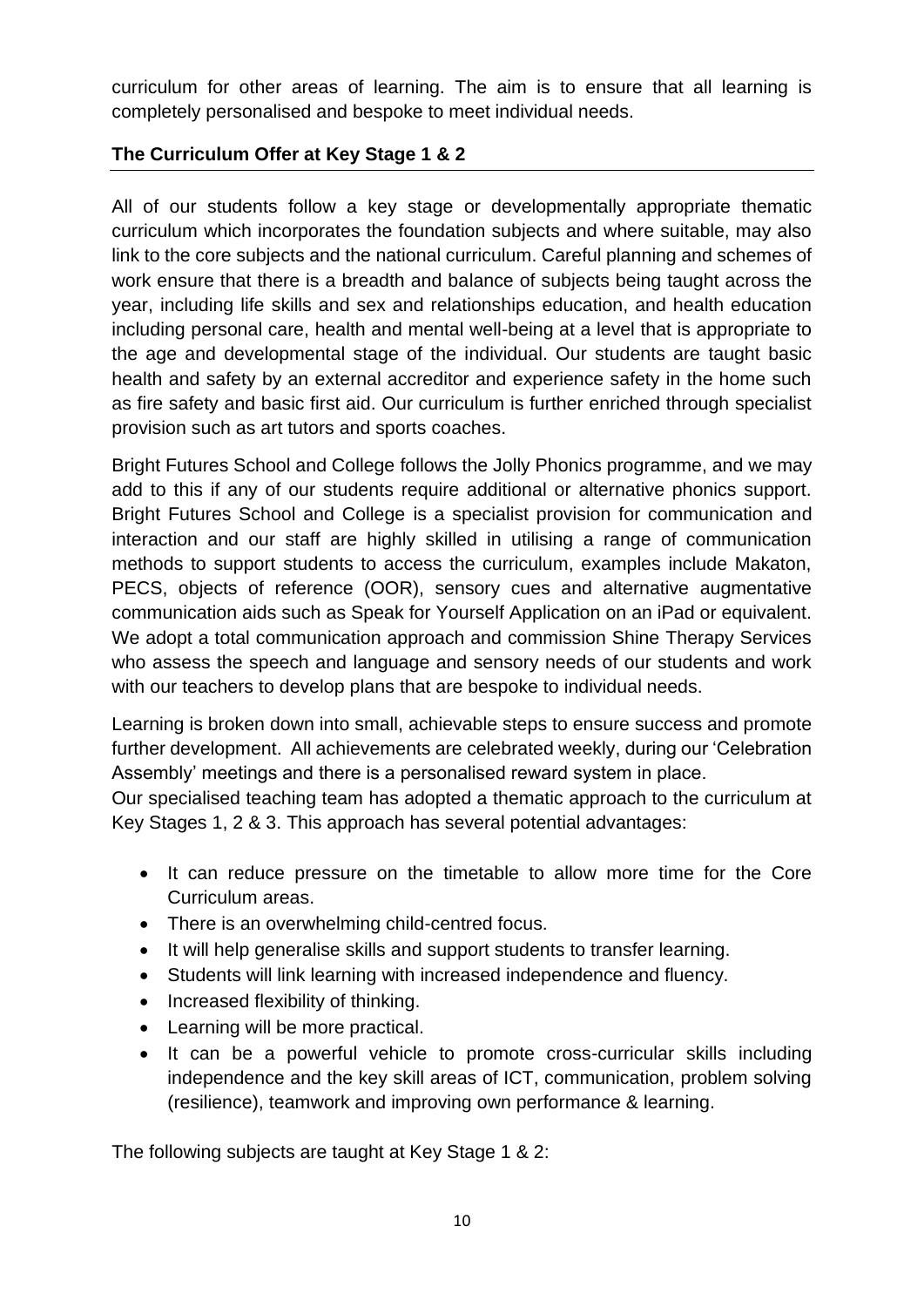- English/ Phonics
- Communication/ Phonics
- Mathematics
- Science
- ICT
- PHSE
- Humanities
- Modern Foreign Languages
- Art/ DT
- Food technology
- Music
- Sport
- Sensory Hub curriculum visits
- Swimming
- Options one afternoon a week, students are given the opportunity to choose between a range of activities.

#### **The Curriculum Offer at Key Stage 3**

Throughout Key Stage 3 we promote an ethos that provides a basis for more independent learning. The students receive a broad, balanced, relevant, differentiated curriculum which promotes academic, social and emotional growth.

Educational visits are an integral part of the curriculum to encourage our students to link learning and transfer their skills from the classroom to community situations such as using their skills from a maths lesson to pay for their swimming lesson each week.

The following subjects are taught at Key Stage 3:

- English/ Phonics
- Communication/ Phonics
- Mathematics
- Science
- ICT
- PHSE including Relationships and Sex Education, Health Education
- Drama
- Humanities
- Modern Foreign Languages
- Art / DT
- Food technology
- Music
- Sport
- Swimming
- Equals 'Moving On' *(Nationally Accredited 5-year course for 14 years plus)*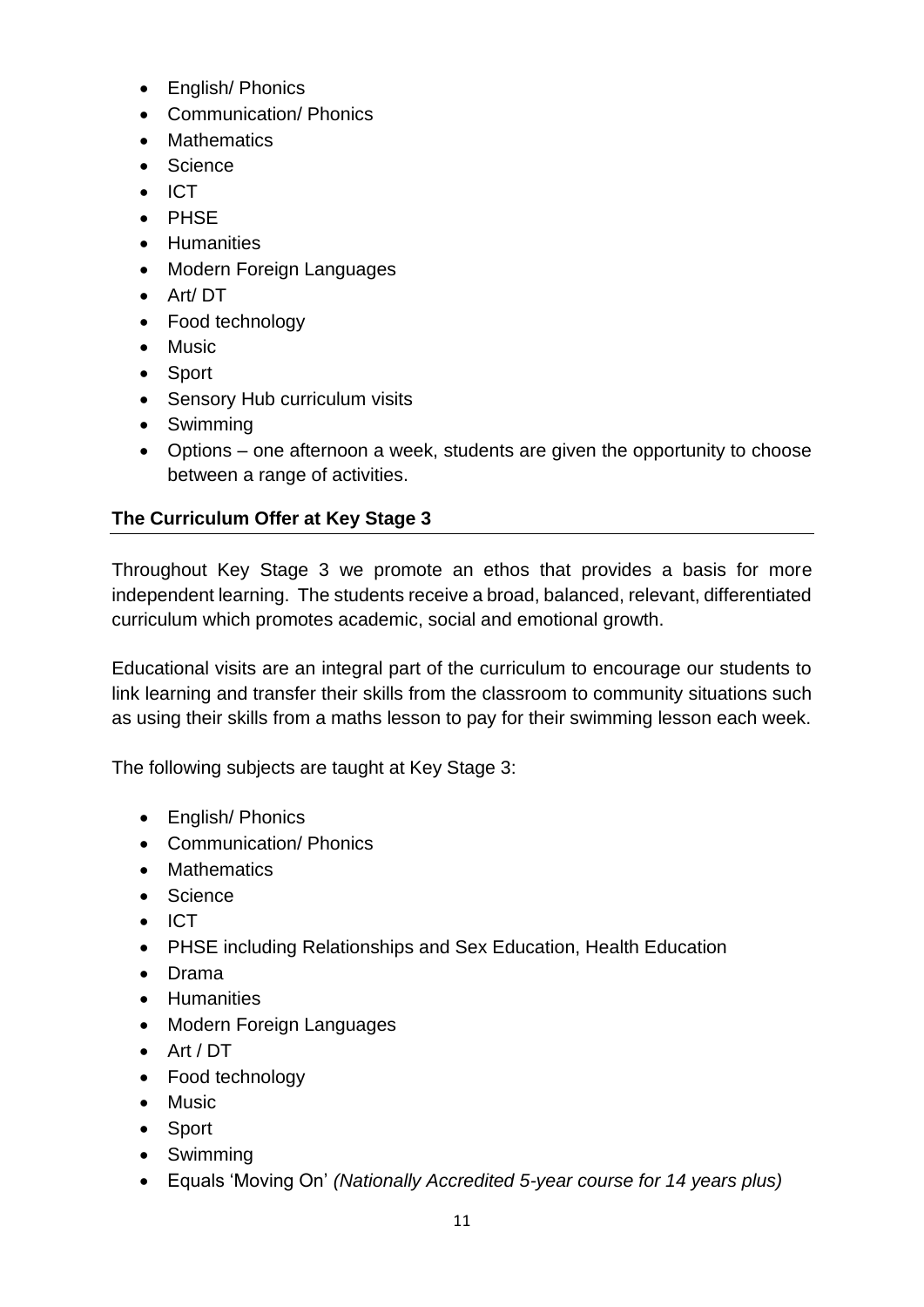- Options one day per week students are given the opportunity to choose between a range of activities.
- Enrichment and Careers/ Connexions Transition planning takes place later in Year 9 with Connexions who advise on relevant courses, work experience and future work-based training, including College placements.

#### **Pathway Curriculum (Key Stage 4)**

Whilst our Key Stage 4 students continue to have a broad and balanced curriculum including the core and foundation subjects, they also benefit from a progressive workrelated learning programme which incorporates Enterprise, World of Work, enrichment and work experience which takes place at our school and in the local community. During Enrichment Day our students choose from a range of subjects to establish if they would like to further their studies or career in that area such as photography, hair and beauty, nursing, teaching, astronomy etc. Students are accredited for their work across the curriculum through a range of sources such as a plethora of ASDAN qualifications and Equals 'Moving On' 14 plus. Our Pathways Curriculum provides the building blocks in preparation for transition into a mainstream, employment, work experience or college provision.

At Bright Futures School and College, we strive to provide an engaging, exciting and personalised curriculum which awakens potential and supports our students to excel in their self-esteem and grasp how important they are as members of our school and the wider community. We enter writing competitions to have our work published in Young Writers' Anthologies and display our artwork in local and national galleries. We enter sports competitions with other schools and promote independence throughout all of our activities. If a student, their family or carers, education team and wider support network believe that a mainstream setting would support a student's learning and social development by having a peer group at similar level of development, for instance in their Maths studies, we will either support a full transition or a bespoke transition to a mainstream school. In this situation, we may accompany the student to a local high school so that they can learn with their peers whilst having the comfort and trust of their staff from Bright Futures School and College. This support may be stepped up or down depending on the individual student's needs.

The following subjects are taught at Key Stage 4

- English ASDAN
- Communication
- Mathematics ASDAN
- Science ASDAN
- ICT ASDAN
- PHSE including Relationships and Sex Education, Health Education
- Drama
- Humanities
- Modern Foreign Languages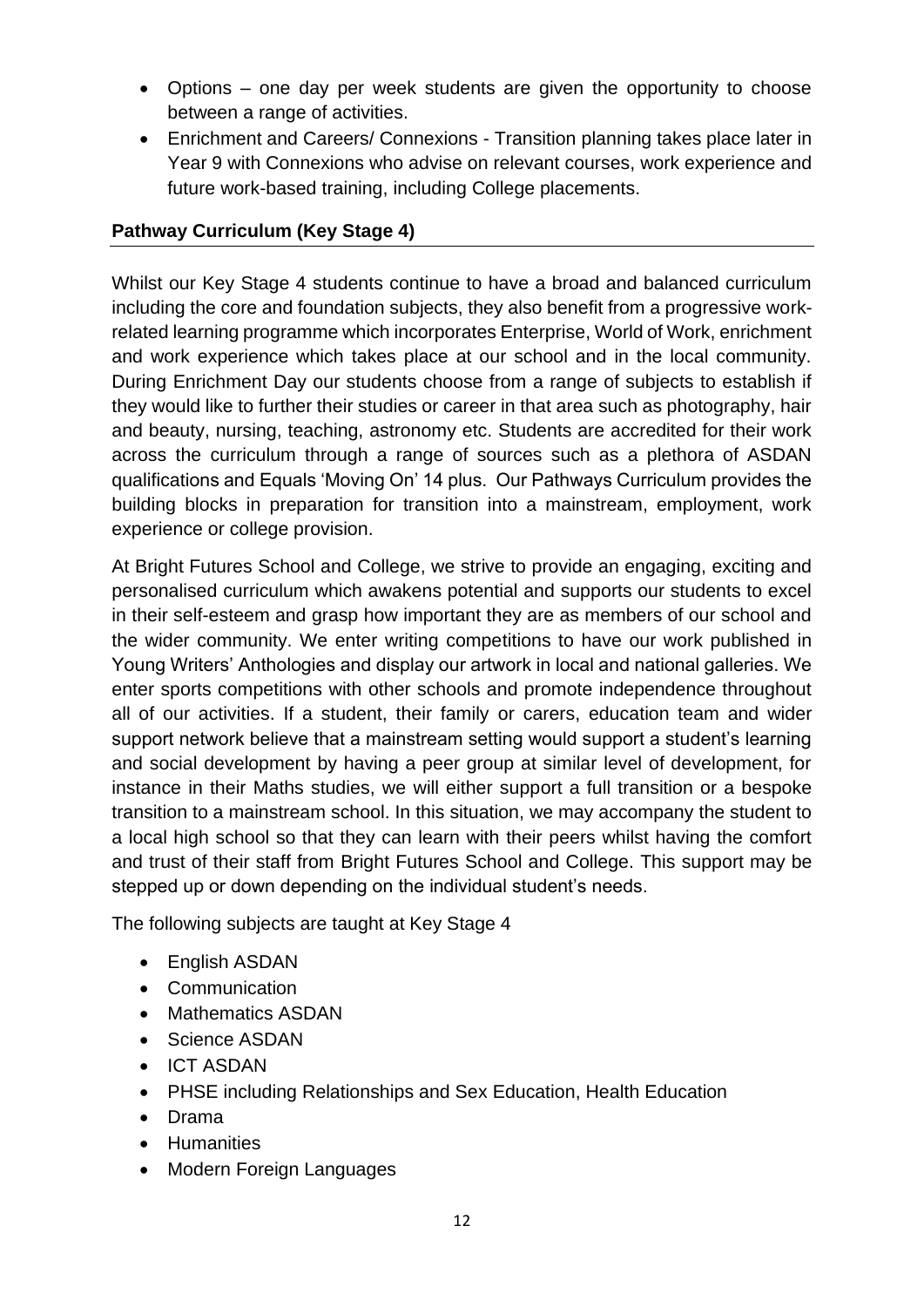- Art / DT
- Food technology
- Music
- Sport
- Swimming
- Equals 'Moving On' *(Nationally Accredited 5-year course for 14 years plus*
- Options one day per week students are given the opportunity to choose between a range of activities.
- Individual interests related qualifications if appropriate.

# **Progress and Assessment**

At Bright Futures School and College, the curriculum is based on interactive, individualised programmes and monitored to maximise individual progress. We regularly assess and track each student's progress using 'Evidence for Learning' assessment and B-squared, which include Engagement Model, P Levels and beyond. The teaching breaks down tasks into a series of small steps, each step preparing the way for the next. Success is reinforced using consistent praise and rewards to motivate students, so that segments of learning build into a meaningful 'whole'. This involves:

- specialised classroom organisation (workstations, visual symbols).
- safe spaces outside each classroom.
- individual learning that addresses gaps in learning and builds on skills.
- breaking down tasks into achievable elements.
- a structured and consistent learning environment.
- high levels of classroom support.
- positive reinforcement of correct responses.
- a Total Communication Approach.
- highly trained staff including Autism Training (Bright Futures Care Ltd. is the Autism Education Trust (AET) training provider for the area.
- strategies including TEACCH model (Treatment and Education of Autistic and Communication related Handicapped Students).
- Individual Support Plans.
- Personal Education Plans
- Social Stories.

# **Experiences Provided by the Curriculum**

For all students, the curriculum is supported with community activities related to the theme that term. For instance, students will learn about 'places of worship' and visit a place of worship in or around their local community provides experience in the following areas:

• **Linguistic**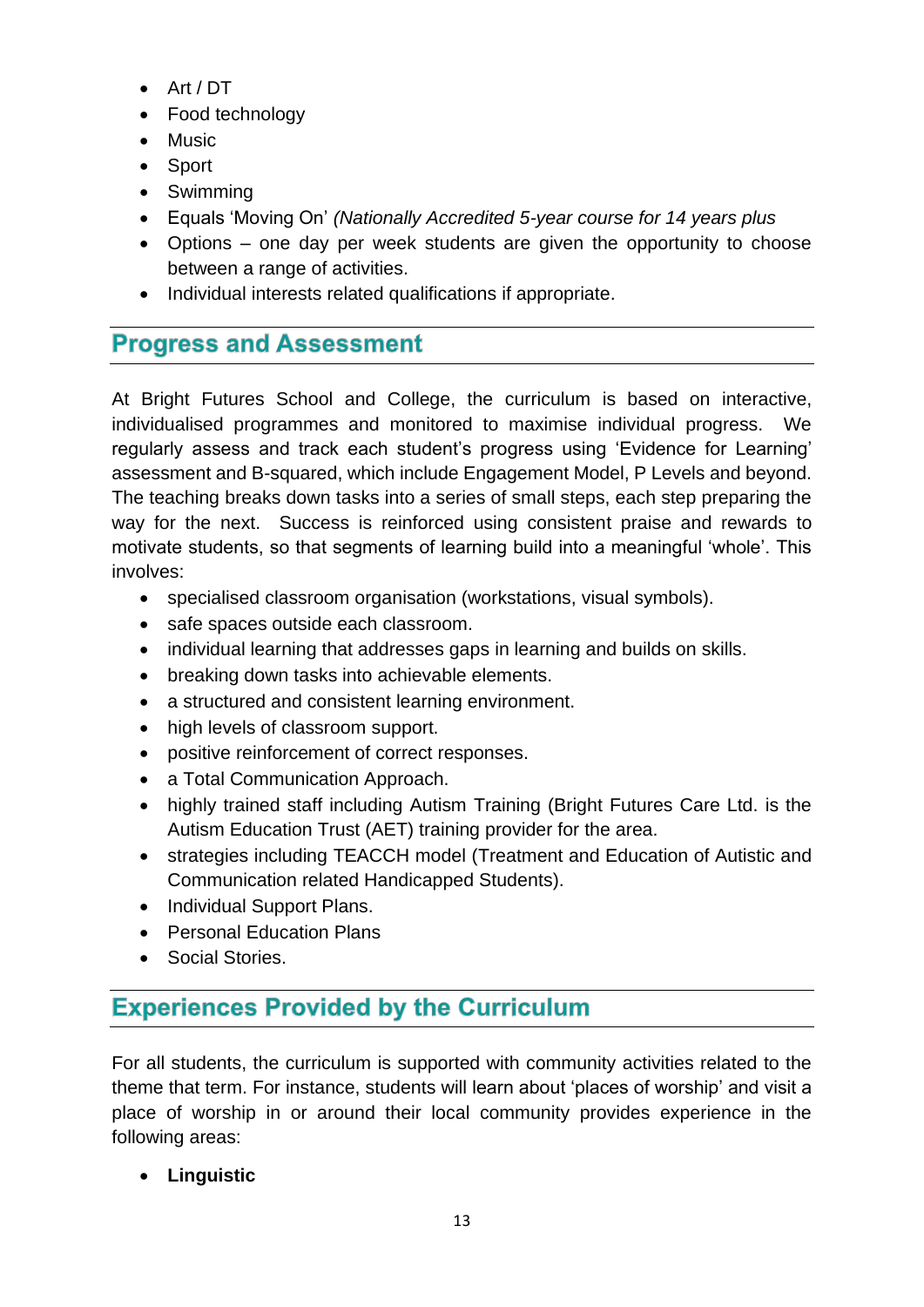Students develop communication skills and increase their use of language through phonics, listening, speaking, reading and writing. They also have the opportunity to study a Modern Foreign Language. Skills that are developed in the classroom are promoted and transferred into real life situations in the community.

#### • **Mathematical**

Students make calculations and develop understanding and appreciation of relationships and patterns in number and space. They have opportunity to develop their capacity to think logically and to express themselves clearly. Knowledge and understanding of mathematics is developed in a variety of ways, including practical activity, exploration and discussion. Skills that are developed in the classroom are promoted and transferred into real life situations in the community.

#### • **Scientific**

Students develop their knowledge and understanding of nature, materials and forces. They are encouraged to view science as a process of enquiry and to develop associated skills such as observing, forming hypotheses, conducting experiments and recording their findings at a level that relates to their age and developmental level.

#### • **Technological**

Students develop a range of technological skills, including the use of ICT; developing, planning and communicating ideas; working with tools, equipment, materials and components to produce good quality products; and evaluating processes and products at a level that relates to their age and level of cognitive development.

#### • **Human and Social**

Students develop an understanding of people and how they interact with their environment; and how human action, both now and in the past, has influenced events and conditions. They learn about the main world faiths within Religious Education and PSHE.

#### • **Physical**

Students develop physical control and co-ordination as well as tactical skills and responses through a range of sporting activities, cycling, sensory regulation and a vast range of experiences. They are encouraged to evaluate and improve on their performance across a range of individual and team sports and activities. They acquire knowledge and understanding of the basic principles of fitness and health and are supported to transfer the skills and knowledge to situations outside of the school environment.

#### • **Aesthetic and Creative**

Students have the opportunity to make, compose and invent across within a range of disciplines and through a variety of media. In particular (but not exclusively), subjects such as art, music, dance and drama contribute to this area. During Enrichment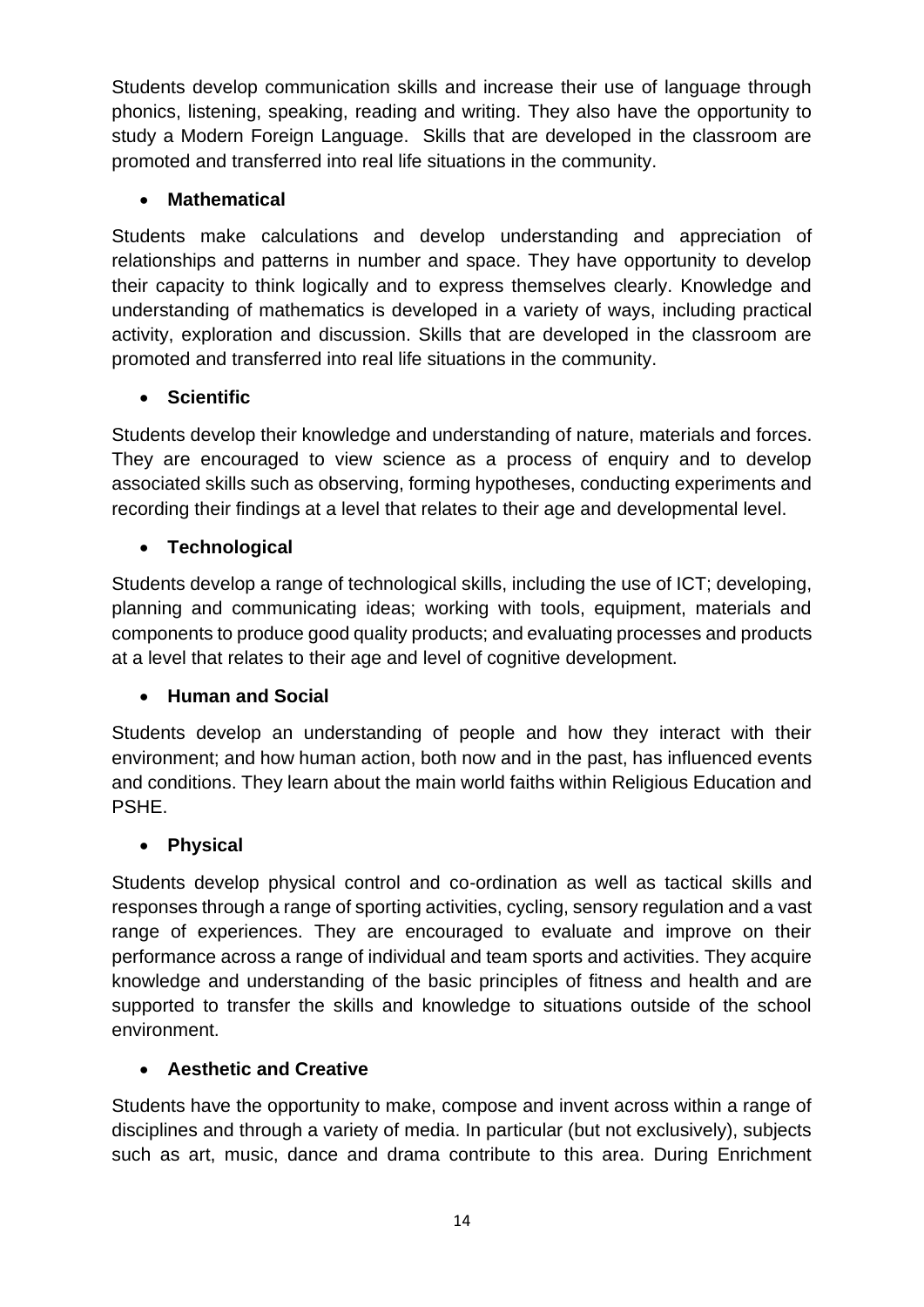sessions, students can express their special interests and make choices to learn about photography, filming, astronomy and a wide range of experiences.

In all aspects of school life, staff will avoid any activity which promotes a partisan political view and will ensure that, where political issues are brought to the attention of students, they are offered a balanced presentation of opposing views. (This is best practice adapted from the Independent School Standards Regulations 2014 and DfE guidance)

#### **Careers Guidance**

Connexions become involved as careers advisors and speak to all students from Year 7 onwards at a level that is appropriate to their needs, aspirations and levels of independence. If students are able to work beyond Level 5 of GCSE programmes, they are carefully and sensitively supported to transition to mainstream settings with the support from Bright Futures staff. Students have the opportunity to learn about different careers and to gather information about training, education and occupations beyond school.

#### **Spiritual, Moral, Social and Cultural development**

At Bright Futures School and College we recognise that the personal development of our students, spiritually, morally, socially and culturally (SMSC), plays a significant part in their ability to learn and achieve and prepares them for the opportunities, experiences and responsibilities that life will bring. SMSC development is strongly influenced by the Employee Value Proposition and the Student Value Proposition of our school and almost everything the school does is underpinned by these values. Here at Bright Futures School and College, we firmly believe that:

- A variety of opportunities should be made available to our students to enable them to achieve their full potential, breaking down barriers to learning.
- All students will participate in a wide range of activities that will help them gain the highest level of independence possible and self-esteem.
- All students should be fully engaged, enjoy and be active participants in their learning.

#### **Fundamental British Values**

Bright Futures School and College policies and procedures ensure that teaching is balanced and make certain that the fundamental British Values of democracy, the rule of law, individual liberty, and mutual respect and tolerance of those with different faiths and beliefs are fully resected through discrete teaching, assemblies, differentiated planning, including our curriculum offer and bespoke schemes of work. Through expert teaching our students develop: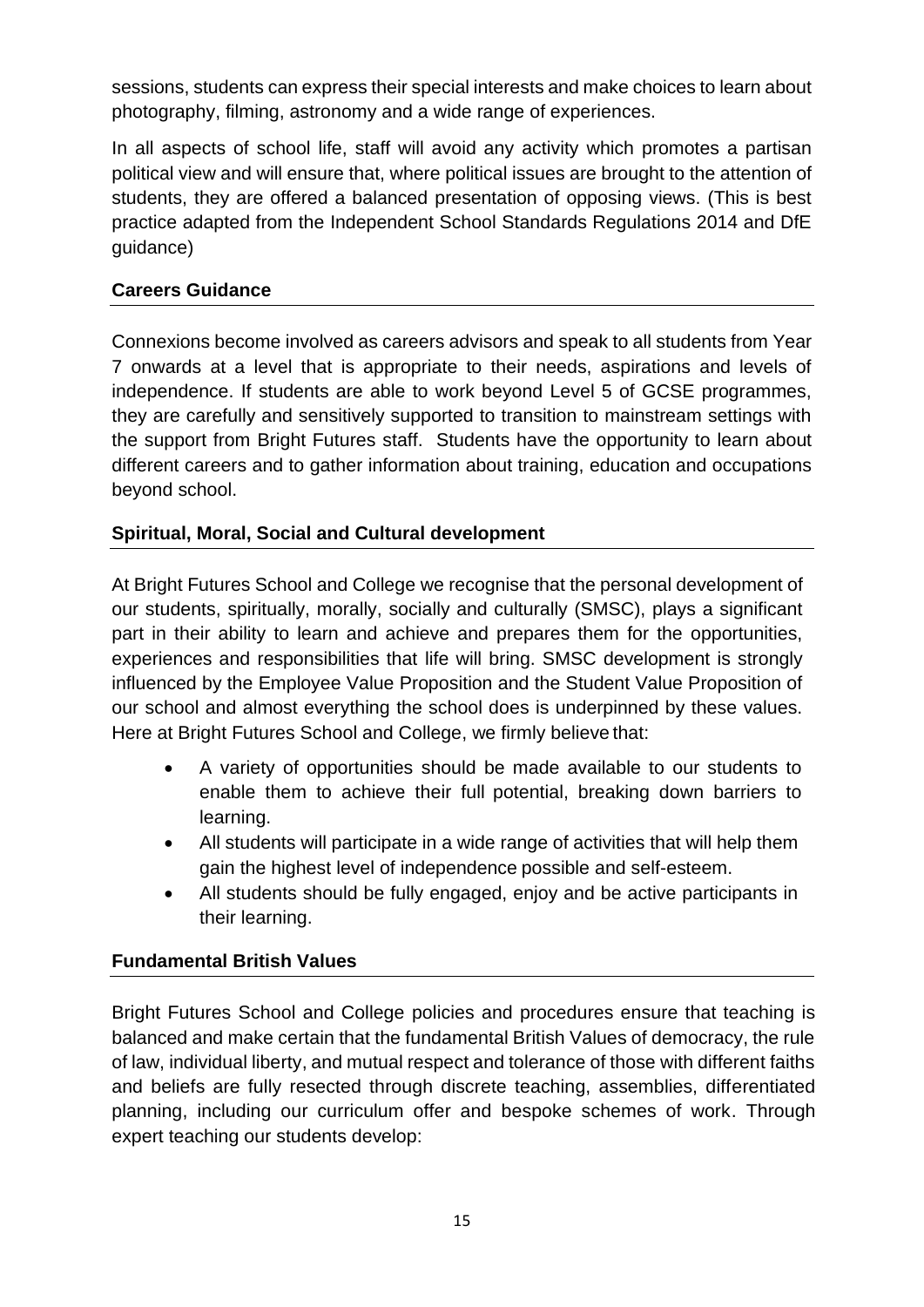- An understanding of how citizens can influence decision-making through the democratic process.
- An appreciation that living under the rule of law protects individual citizens and is essential for their wellbeing and safety.
- An understanding that there is a separation of power between the executive and the judiciary, and that while some public bodies such as the police and the army can be held to account through Parliament, others such as the courts maintain independence.
- An understanding that the freedom to hold other faiths and beliefs is protected in law.
- Developing a depth of understanding about different faiths and lifestyles.
- An acceptance that people having different faiths or beliefs to oneself (or having none) should be accepted and tolerated, and should not be the cause of prejudicial or discriminatory behaviour; and
- An understanding of the importance of identifying and combatting discrimination.

#### **Information Communication Technology (ICT)**

Students are encouraged to use Information Communication Technology to enhance their learning and motivation. The school is wholly committed to the use of computers across the curriculum and provides students with the opportunity to use the Internet and full multi-media PC equipment including iPads to complement learning.

In each Key Stage, ICT is approached in a practical child-centred manner. The study of ICT enables our students to extend their knowledge and understanding of the world by being actively involved in experiencing, investigating and manipulating information in a variety of forms.

#### **Personal, Health, Social & Economic (PHSE)**

A high priority is placed on PHSE to include the acquisition of independent living skills to maximise opportunities for self-confidence, social interaction, personal autonomy, self-empowerment, economic well-being, self-advocacy and to enhance life chances. It includes aspects of Health Education including Sex & Relationship Education. We are dedicated to promoting anti-bullying and providing a safe environment for our students. Assemblies and discrete lessons often focus on peer-on-peer bullying and how to deal with such incidents at a level that supports the students understanding. In addition to PHSE, students have access via Individualised Educational Programmes to the wide range of curriculum areas. School policy documents are available to parents, Local Authorities and their representatives on request. The school's curriculum and schemes of work are a dynamic resource and will be continually revised and updated. We have a PHSE Lead teacher who takes responsibility for the overall curriculum and ensures that resources are of the highest standard.

#### **Supervision of Students**

The supervision of students is paramount to ensure that they make the best choices and remain safe, feel safe and trust staff at all times. We have high levels of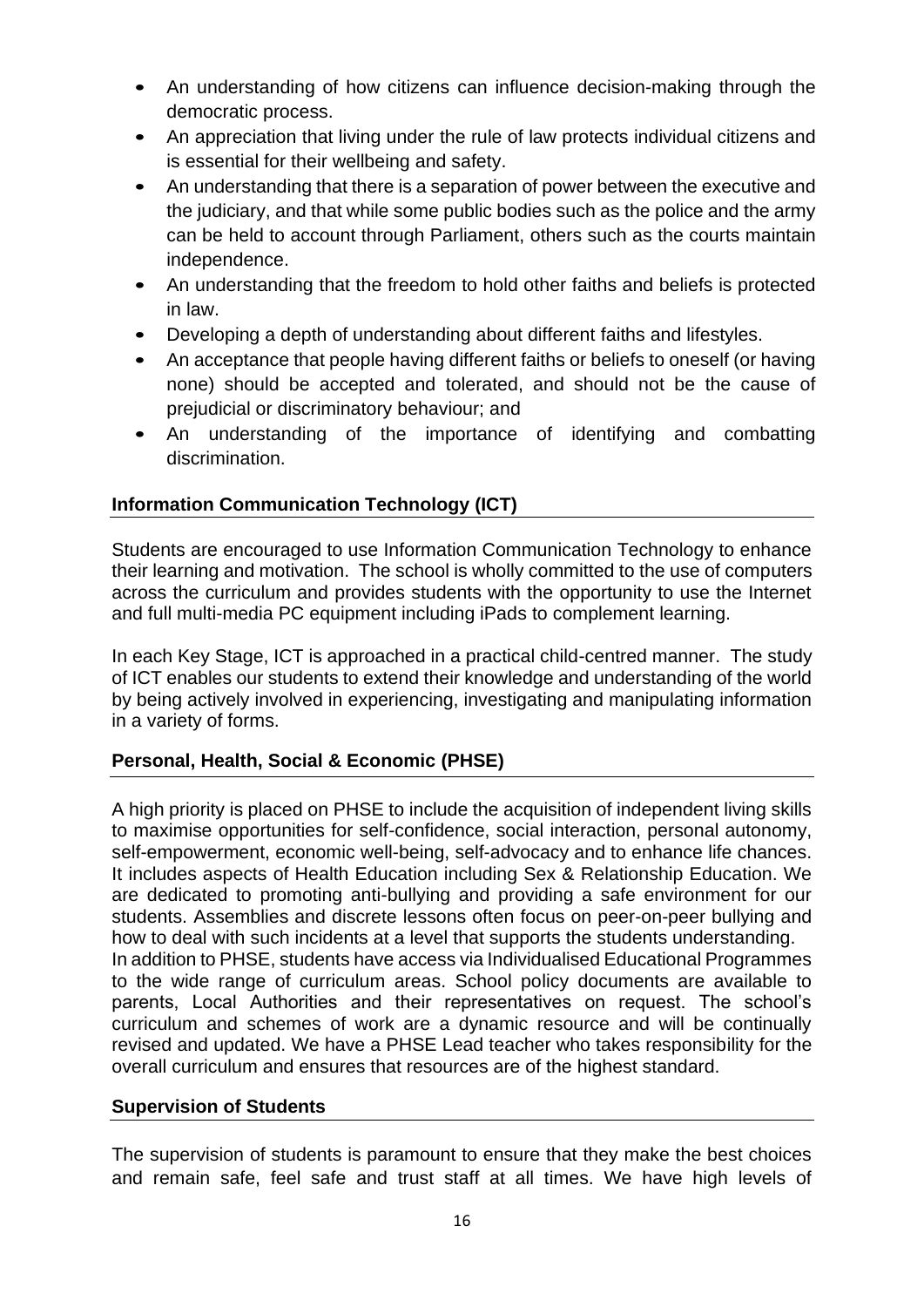supervision whilst balancing this carefully to support students in making choices and learning to be as independent as possible. Some students may need one to one support or greater when they join Bright Futures School and College, however staff teams are committed to provide students with strategies to manage their anxieties and communicate these in more appropriate ways, thus reducing the level of support they need to manage their anxieties.

### **Total Communication Approach**

Bright Futures School and College utilises a 'Total Communication' approach with the aim of creating strategies, resources and stimulating environments which will develop individuals' non-verbal and verbal communication abilities, facilitate social interaction, attention and understanding, and support emotional development such as self-esteem and self-assertiveness. Total Communication strategies address both receptive and expressive communication and are individualised according to needs. These strategies include the Picture Exchange Communication System (PECS), objects of reference, Makaton signing, voice output devices such as an iPad with corresponding Speak for Yourself Applications, social stories, visual strategies, physical, gestural and verbal prompts.

**Communication and language development** gives students opportunities to experience a rich language environment; develop their confidence and skills in expressing themselves; and speak and listen in a range of situations.

**Physical development** provides opportunities for young students to be active and interactive; and develop their co-ordination, control and movement. Students must also be helped to understand the importance of physical activity and make healthy choices in relation to food.

**Personal, social and emotional development** helps students to develop a positive sense of themselves and others; form positive relationships and develop respect for others; develop social skills and learn how to manage their feelings; understand appropriate behaviour in groups; and have confidence in their own abilities.

**Literacy** development and our Jolly Phonics scheme encourages students to link sounds and letters and begin to read and write. Students must be given access to a wide range of reading materials (books, poems, and other written materials) which ignite their interest.

**Mathematics** provides students with opportunities to develop and improve their skills in counting, understanding and using numbers, calculating simple addition and subtraction problems; and describe shapes, spaces and measure.

**Understanding the world** guides students to make sense of their physical world and their community through opportunities to explore, observe and find out about people, places, technology and the environment.

**Expressive arts and design** enable students to explore and play a wide range of media and materials, as well as providing opportunities and encouragement for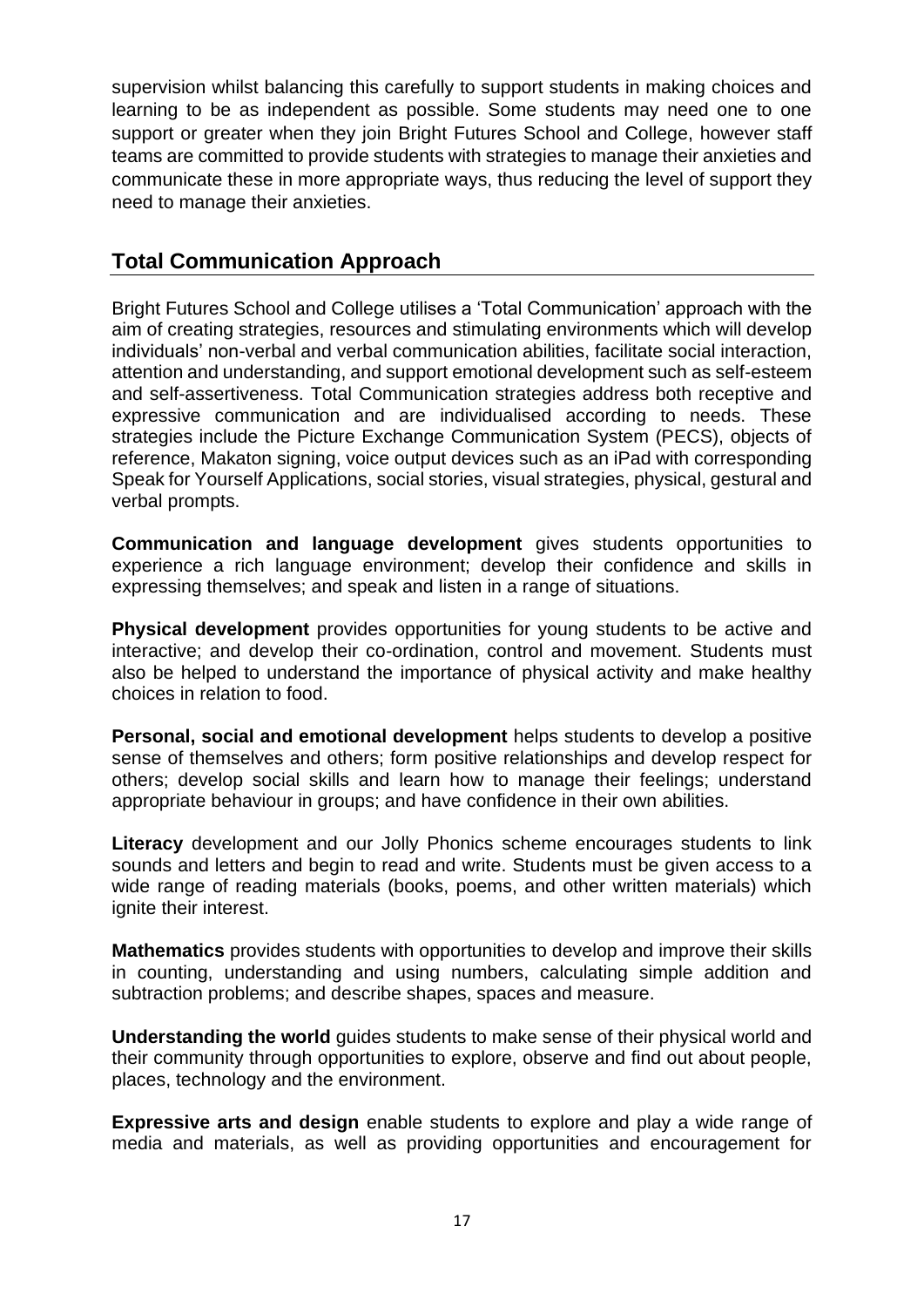sharing their thoughts, ideas and feelings through a variety of activities in art, music, movement, dance, role-play, and design and technology.

#### **Meeting Special Educational Needs**

All our staff are specialist teachers and teaching assistants who are experienced in differentiating the National Curriculum for students with a wide range of special educational needs. Instructions given are always simple and clear, presented in a range of ways including verbal/visual/symbol, whilst ensuring the learning environment is calm, safe and secure.

Each student has an Individual Education Plan (IEP) which is a working document that is reviewed and updated regularly. The IEP includes small steps towards specific but achievable targets, with opportunities for students to repeat work as necessary and experience recognised success.

# **The Curriculum**

The school provides access to the National Curriculum for all students.

## **Sensory**

Many of our students have sensory impairment so they need specialist intervention to develop each of their senses individually and in combination. We aim to provide a stimulating multi-sensory curriculum for all students who will benefit from this approach, which encourages more visual, auditory and tactile experiences. The sensory curriculum is extended and integrated throughout the national curriculum and the individual's waking day.

# **English**

All staff regard good literacy skills as a fundamental requirement for students in achieving their full potential. For young people to learn effectively, staff ensure that work is inspiring, challenging and appropriate to meet individual needs. We have a Literacy Lead teacher who takes responsibility for the overall curriculum and ensures that resources are of the highest standard.

At Bright Futures School and College, all staff monitor literacy across the curriculum, as we believe it is the key to:

- Improving students' phonological awareness (Jolly Phonics), communication and learning skills
- Improving students' performance with reading, writing, speaking and listening skills
- Improving students' independent learning skills and increases their life chances.

The school uses ongoing 'Evidence for Learning' assessment and our data is benchmarked with National Cohorts and analysed on an annual basis.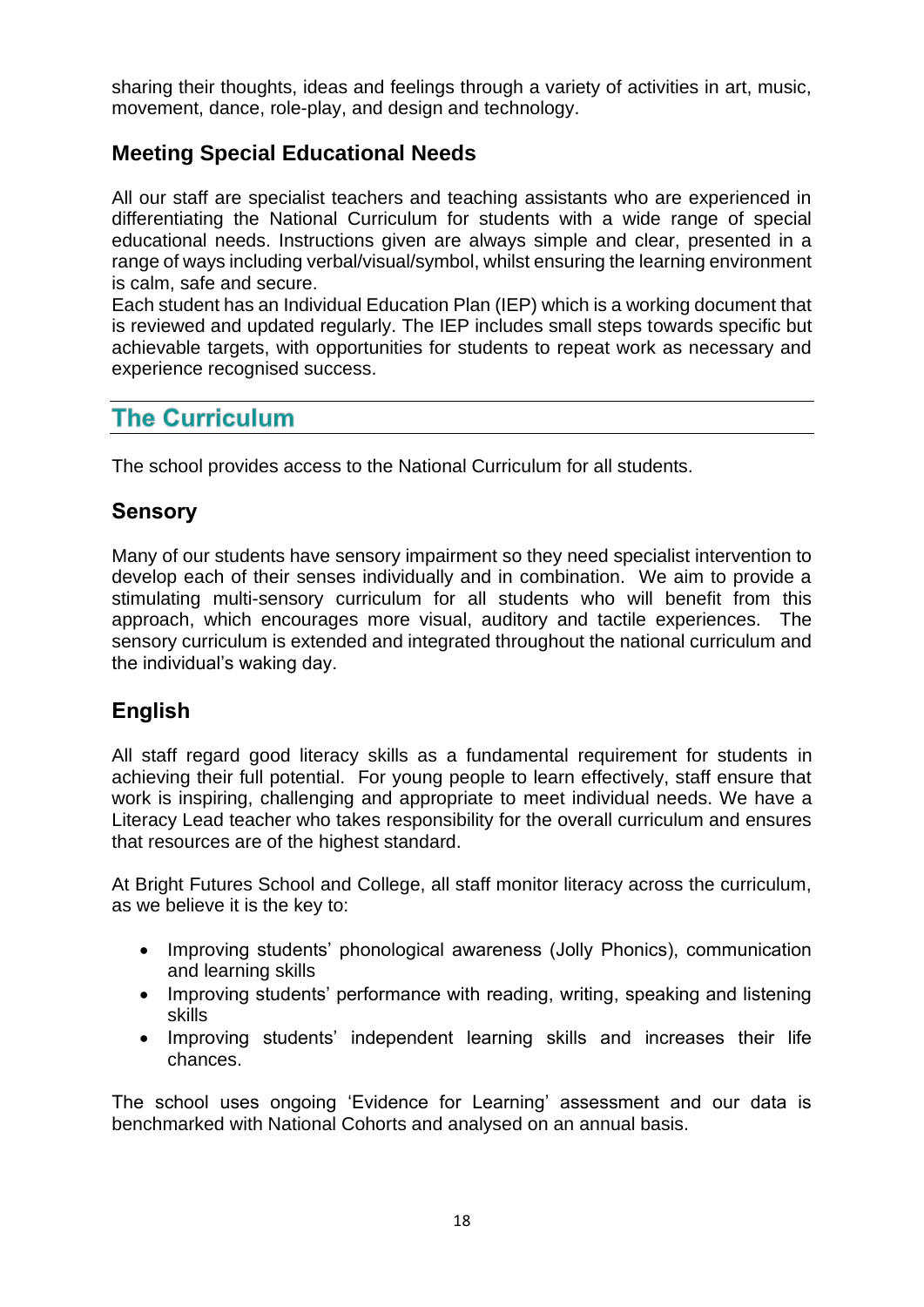# **Mathematics**

Mathematics is an important part of everyday life and functional numeracy is at the forefront of all mathematical teaching. It is taught to students to equip them with a powerful set of tools including logical reasoning, problem solving and the ability to think in abstract ways.

The scheme of work taught to students at Bright Futures School and College is dependent on individual specific educational needs. This in turn dictates the rate of learning, topics and resources to be used and teaching methods employed.

Mathematical experiences involve individual / group work and incorporate a variety of problem-solving activities and resources, including books, calculators and mathematical equipment. Students learn to record their work in different formats, dependant on the mathematical activity. This helps to focus students' thoughts and provide a means of communicating with others. We have a Maths Lead teacher who takes responsibility of the overall curriculum and ensures that resources are of the highest standard.

#### **Science**

Small group work and separate teaching allows us to develop each student individually. Science work is based on the National Curriculum and we aim to engage in topics using investigations which require the students to predict and form hypotheses based on their knowledge and abilities.

We are able to use the environment, the internet, visit exhibitions and places which link to topics to augment practical work in class.

#### **Art and Craft**

Art provides students with a wide range of experiences to develop their practical skills and to develop their awareness of various types of artwork. In each Key Stage, students undertake activities which provide a range of visual, tactile and sensory experiences, and allow students to experiment using different media. At Bright Futures School and College, we want Art to encourage freedom of self-expression, enhance self-esteem and provide a cultural base by studying individual artists and genres.

#### **Information Communication Technology (ICT)**

Students are encouraged to use Information Communication Technology to enhance their learning and motivation. The school is wholly committed to the use of computers across the curriculum and provides students with the opportunity to use the Internet and full multi-media PC equipment including iPads to complement learning.

In each Key Stage, ICT is approached in a practical child-centred manner. The study of ICT enables our students to extend their knowledge and understanding of the world by being actively involved in experiencing, investigating and manipulating information in a variety of forms.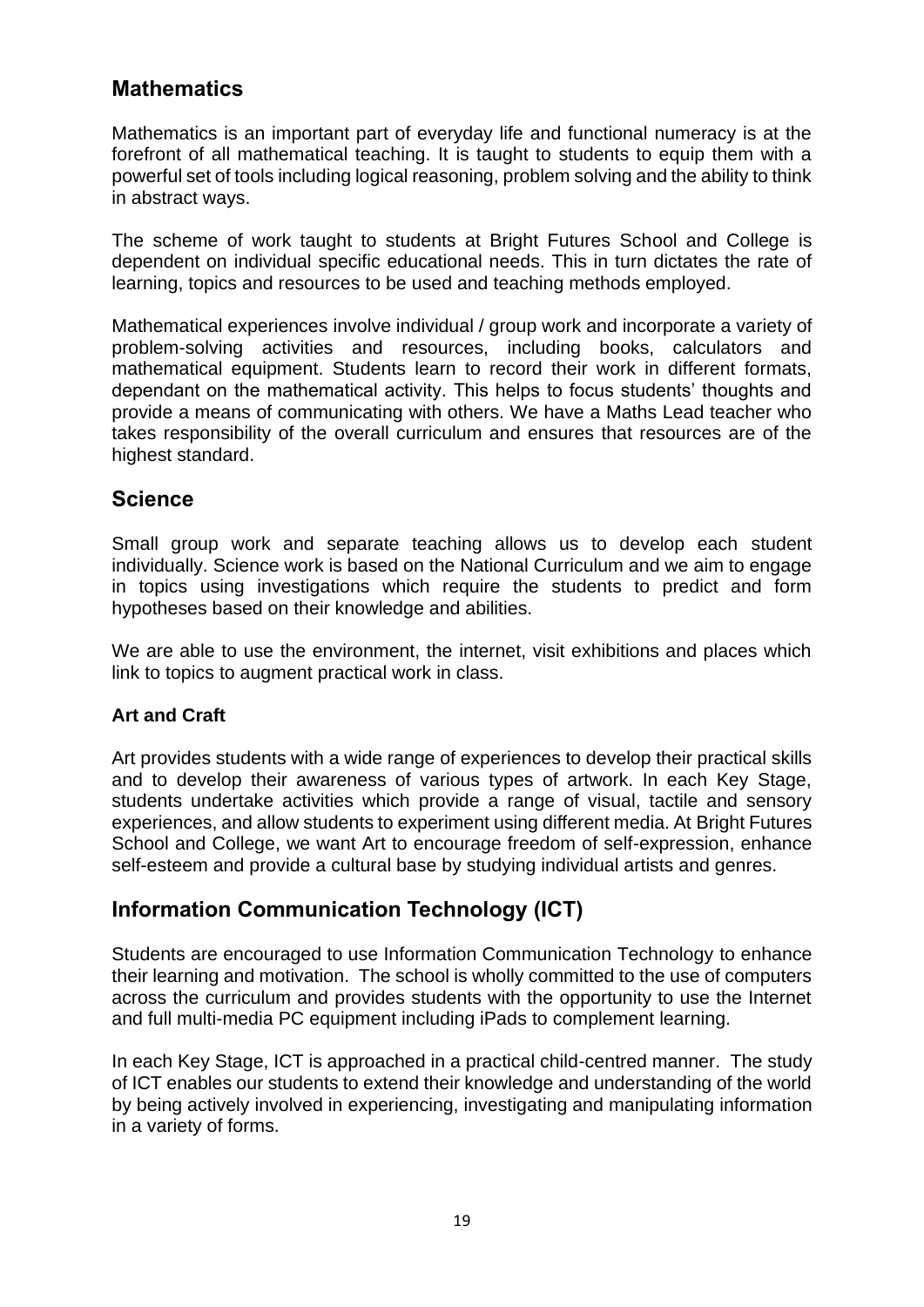# **Personal, Health, Social and Economic Education**

A high priority is placed on PHSE to include the acquisition of independent living skills to maximise opportunities for self-confidence, social interaction, personal autonomy, self-empowerment, economic well-being, self-advocacy and to enhance life chances. It includes aspects of Health Education including Sex & Relationship Education.

In addition to PHSE, students have access via Individualised Educational Programmes to the wide range of curriculum areas. School policy documents are available to parents, Local Authorities and their representatives on request. The school's curriculum and schemes of work are a dynamic resource and will be continually revised and updated. We have a PHSE Lead teacher who takes responsibility for the overall curriculum and ensures that resources are of the highest standard.

#### **Modern Foreign Languages**

Modern Foreign Languages is taught in all Key Stages by both discrete teaching sessions and additional themed weeks. Students are introduced to foreign languages using a variety of teaching styles, communication techniques and media, encompassing geographical awareness, cultural similarities and difference, and food technology with basic vocabulary. In our Key Stage 1 department, our students engage in music, food, dance and other cultural aspects of Modern Foreign Languages such as colour and number.

#### **Humanities – History, Religious Education (RE) and Geography**

History, RE and Geography and delivered under the umbrella of Humanities through a structured thematic approach. Our history curriculum encourages students to ask and answer questions about past and present events. In Geography, we teach students about the world they live in and the significance of global issues. We teach our students about other religious festivals and celebrations in our RE topics. Students within all Key Stages study and develop an awareness of differing religions from around the world with a focus on the 'Calendar of Culture' which encompasses a wide range of celebrations. Classes visit local places of worship to extend their knowledge of other beliefs and guest speakers are invited in to share their experiences with the students. As many young people placed at Bright Futures School and College have diverse cultural and ethnic backgrounds, it is important to investigate and attain an understanding of the multi-cultural and ethnic society in which we live. Studies encompass local and global diversity, including issues of disability and social inclusion.

#### **Design and Technology and Food Technology**

Both subject areas are delivered within a half day or full day activity programme, depending on the needs of the young people, and during our structured themed weeks. Students investigate, design and make a range of functional items from given briefs that are related to real situations. Every student will experience the satisfaction of planning, developing and realising a finished product.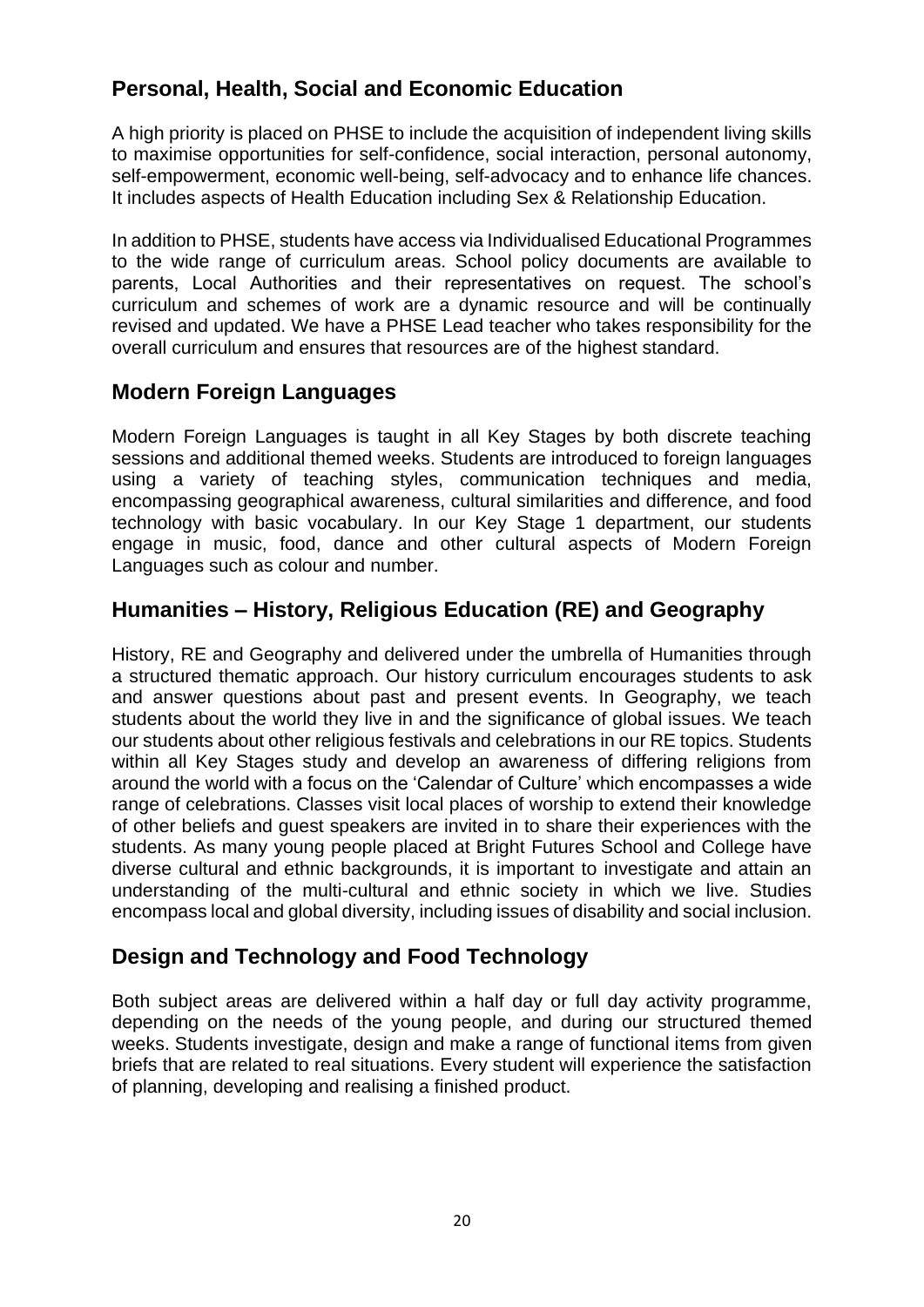# **Music**

Our students are exposed to music from different cultures through both listening and hands-on experience. These experiences are provided via talks and visits, instrument workshops, sensory experiences and discreet lessons. In Key Stage 1 & 2 music is integrated into the daily lessons, where students sing and sign as a group and are introduced to new topics through song. We aim to encourage an understanding and enjoyment of music through delivery of the subject.

### **Record of Achievement**

Through the Record of Achievement, the school provides a framework to enable students to plan and manage their own learning and personal development.

The Record of Achievement File is a useful tool to assist young people with post 16 planning. It incorporates:

- Material that helps young people to think about their achievement
- A professional file to store qualifications, achievements and experiences.
- A 'presenter' that can be used to take selected evidence to an interview.
- Photographs of seminal moments and experiences.

At Bright Futures School and College, we constantly encourage out students to engage with others and celebrate their achievements. We strive to include students in the decision-making process and self-assessment which, in turn, improves their selfconfidence and esteem.

# **Assessment, reporting and recording.**

#### **Assessment**

At Bright Futures School and College, the curriculum is based on interactive, individualised programmes and monitored to maximise individual progress. We regularly assess and track each student's progress using 'Evidence for Learning' assessment, which includes the Engagement Model, P Levels and beyond. The teaching breaks down tasks into a series of small steps, each step preparing the way for the next. Success is reinforced using consistent praise and rewards to motivate students, so that segments of learning build into a meaningful 'whole'. This involves:

- Specialised classroom organisation (workstations, visual symbols).
- Individual learning that addresses gaps in learning and builds on skills.
- Breaking down tasks into achievable elements.
- A structured and consistent learning environment.
- High levels of classroom support.
- Positive reinforcement of correct responses.
- Individual Communication Strategies.
- Highly trained staff including Autism Training.
- Strategies including TEACCH model (Treatment and Education of Autistic and Communication related Handicapped Students)
- Individual Support Plans.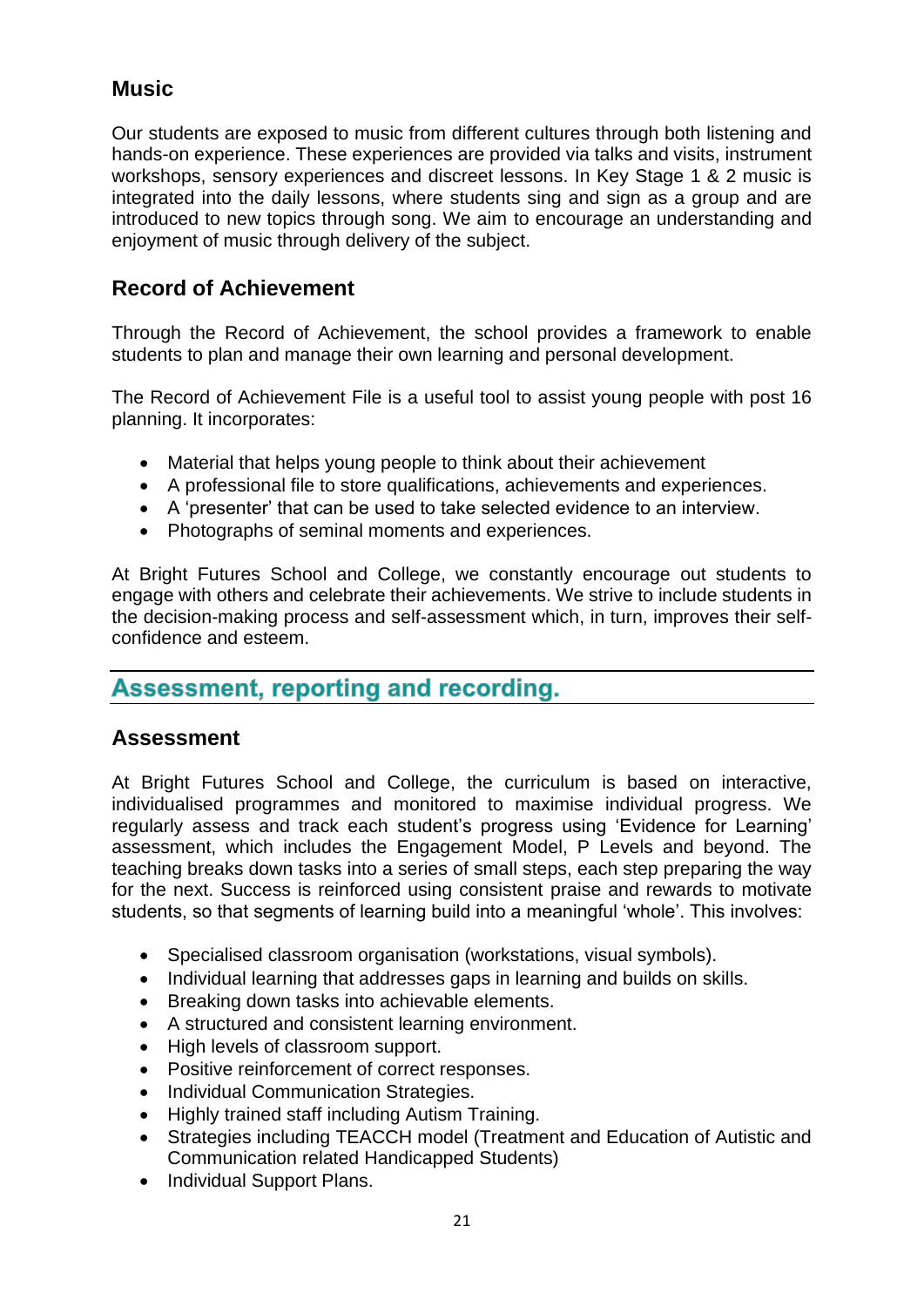- Personal Education Plans.
- Social Stories.

# **Reporting and Recording**

On admission, a full educational baseline assessment is undertaken. Education staff provide reports based on academic ability, developmental progress and behaviour. Education reports are completed at the end of each term and a more extensive report is completed at the end of each year in July.

'Evidence for Learning' reports are updated each half term and they inform teachers of the progress each student has made and identify future planning. The data is fed into 'Evidence for Learning' to analyse progress and identify any areas for improvement. Formative testing is carried out regularly to test the core subject areas.

An annual update of each student's Education, Health, Care Plan (formerly Statement of Educational Need) is held with placing authorities, education representatives and parents, reviewing targets for the preceding and setting new ones for the coming year. These reports form an integral part of the LAC (Looked After Children) review process.

#### **Reviews**

A full education report is provided for each review, including assessment data, a Curriculum Map for the term, IEP, Speech and Language report and a 'My Voice' education sheet completed by the student which expresses their views on their education.

#### **Therapy Assessments**

Each student has a thorough Speech and Language assessment and Occupational Therapy assessment carried out by Shine Therapy Specialists, who are commissioned to work with Bright Futures Care Ltd. for several days per week. The therapists work closely with staff throughout the education and residential settings to develop a total communication approach which will fully support the young person in all settings.

The aim is to create strategies, resources and stimulating environments which will develop students' non-verbal and verbal communication abilities, facilitate social interaction, attention and understanding, and support emotional development such as self-esteem and self-assertiveness.

The therapists work in consultation with families, educational and residential staff to provide individualised communication programmes for each young person. Augmentative Devices, Picture Exchange Communication System (PECS), Makaton, Objects of Reference, Photographs and Visual Schedules are all used to support and encourage students to communicate at their most sophisticated level.

#### **Extra-curricular Activities (After school and lunchtime)**

Students are encouraged to choose from a range of lunchtime and after school clubs to add some structure to their free time. Most of the clubs have been suggested by the students and are regularly added to, depending on individual requests. We have a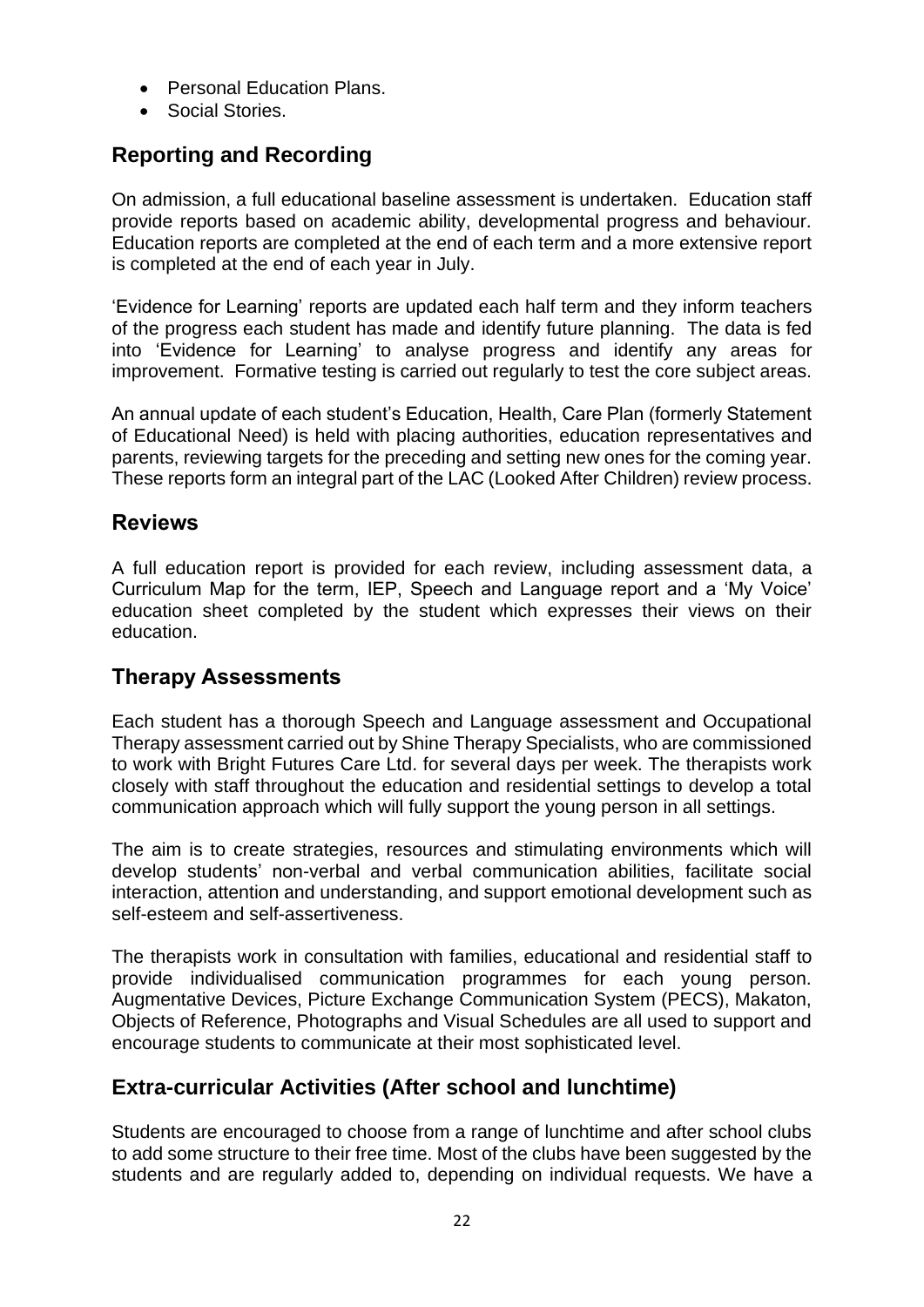pastoral/including team who takes responsibility for organising and delivering lunchtime games and ensures that resources are of the highest standard.

### **Outreach Service**

Bright Futures School and College is part of a much wider community. As part of the education service, we offer our day students and their families an Outreach programme which is designed to offer extra-curricular activities that are of particular interest to the student. The Outreach programme is an extension of school activities and is designed to further enrich their lives in the community and support families by providing opportunities for young people to develop social skills in and around the local community.